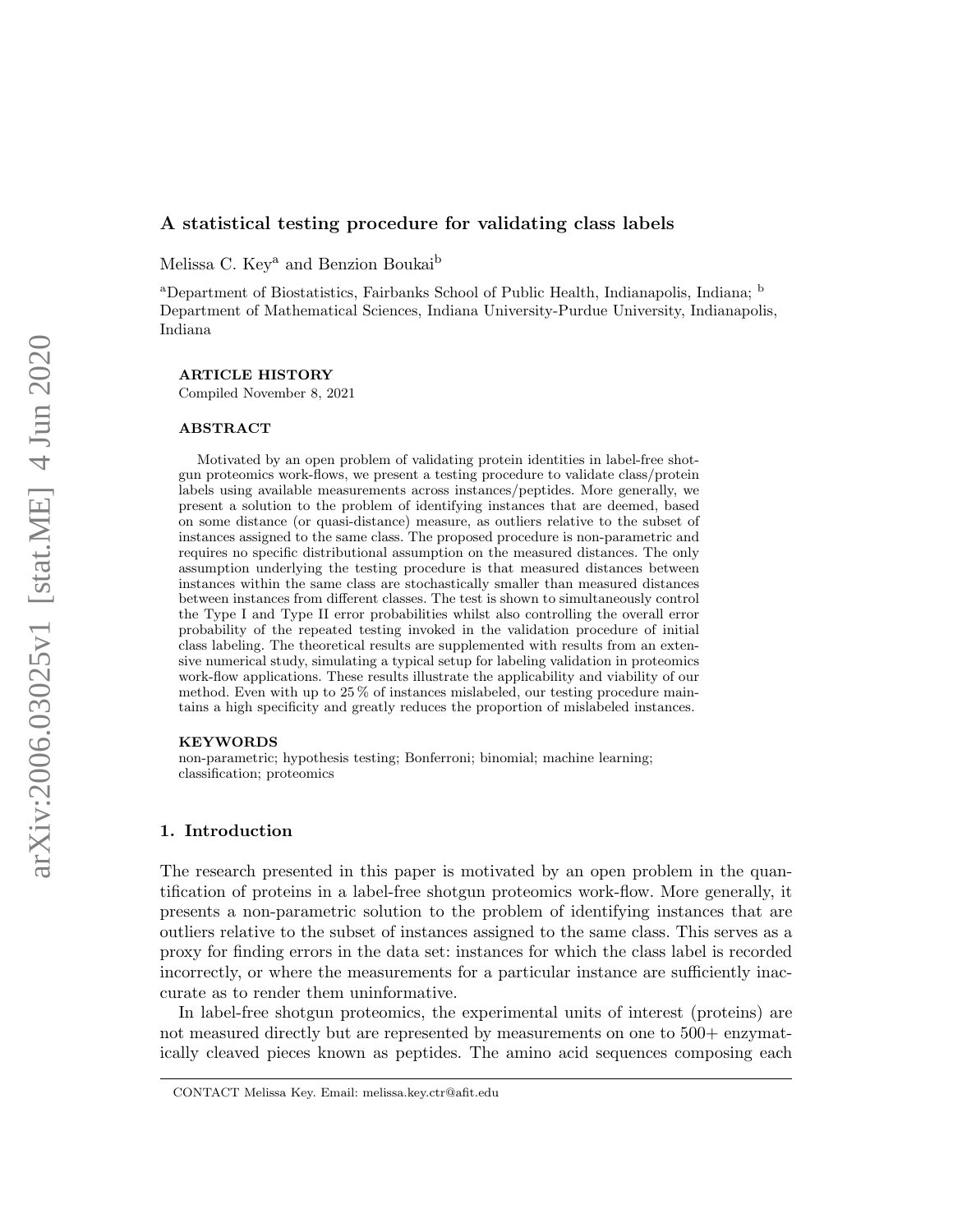peptide are not known apriori, but inferred based on algorithmic procedures acting on spectrum data from the mass spectrometer. By removing inaccurate peptides (instances) from each protein (class), subsequent quantitative analyses which assume that all measurements are equally representative of the protein are thus more accurate and powerful.

A similar problem exists in classification theory. It has been shown that classification models trained on data with labeling errors tend to be more complex and less accurate than models trained on data without labeling errors [\[6,](#page-18-0) [7,](#page-18-1) [9\]](#page-18-2). Multiple algorithms to find and remove such data have been developed. An excellent review of such procedures is presented in [\[4\]](#page-18-3). While these procedures can be applied to the proteomics problem, it is important to note a distinction between the problem of interest and the one addressed by these algorithms.

In the general classification filtering problem, the aim is an improved ability to classify instances, and thus this is the primary criterion against which these algorithms are judged. In other words, the accuracy of the filtered training set is secondary to the overall improved performance of the classification algorithm trained on this data. In contrast, the overall accuracy of the filtered data set is of paramount interest in the proteomics filtering problem. In a forthcoming paper, we will evaluate our proposed procedure against alternative algorithms from both proteomic and classification literature. In this paper, our emphasis is on presenting the new testing procedure, and demonstrating its properties.

The paper is thus organized as follows. Section [2](#page-1-0) presents the theoretical basis for the algorithm as well as the procedure. Section [3](#page-7-0) uses a simulation study to demonstrate the effectiveness of the proposed algorithm. Section [4](#page-16-0) wraps up the paper with a discussion and concluding remarks.

#### <span id="page-1-0"></span>2. Methodology

#### 2.1. The Basic Setup

Consider a data set of N instances, of which  $N_1, N_2, \ldots, N_{K-1}$  are presumed to belong to classes  $C_1, C_2, \ldots, C_{K-1}$  respectively, with  $N_k > 1$  for  $k = 1, \ldots, K-1$ . Let  $C_K$ be a 'mega-class' consisting of the  $N_K$  instances unassigned to a specific class or instances which are the sole representative of a class, such that  $N_K = N - \sum_{k=1}^{K-1} N_k$ . For simplicity, we use the shorthand notation  $i \in C_k$  to indicate an instance i which belongs to class  $C_k$  while  $i \notin C_k$  indicates an instance which does not. Let  $\mathbf{x}_i =$  $(x_{i1}, x_{i2}, \ldots, x_{in})'$  be the (vector) of observed intensities from instance i, (i = 1,...,N), across n (independent) samples. The available data is thus  $\mathbf{X} = (\mathbf{x}_1, \mathbf{x}_2, \dots, \mathbf{x}_N)$  is an  $n \times N$  matrix of such observed intensities. The 'distance' between any two instances with observed intensities  $x_i$  and  $x_j$  can thus be measured using any standard distance or quasi-distance function,

$$
d_{ij} = \text{dist}(\mathbf{x}_i, \mathbf{x}_j) \ge 0. \tag{1}
$$

For instance,  $d_{ij}$  could be a measure of the dissimilarity between peptides over the  $n$  samples in the study. In this case, one popular quasi-distance function is defined by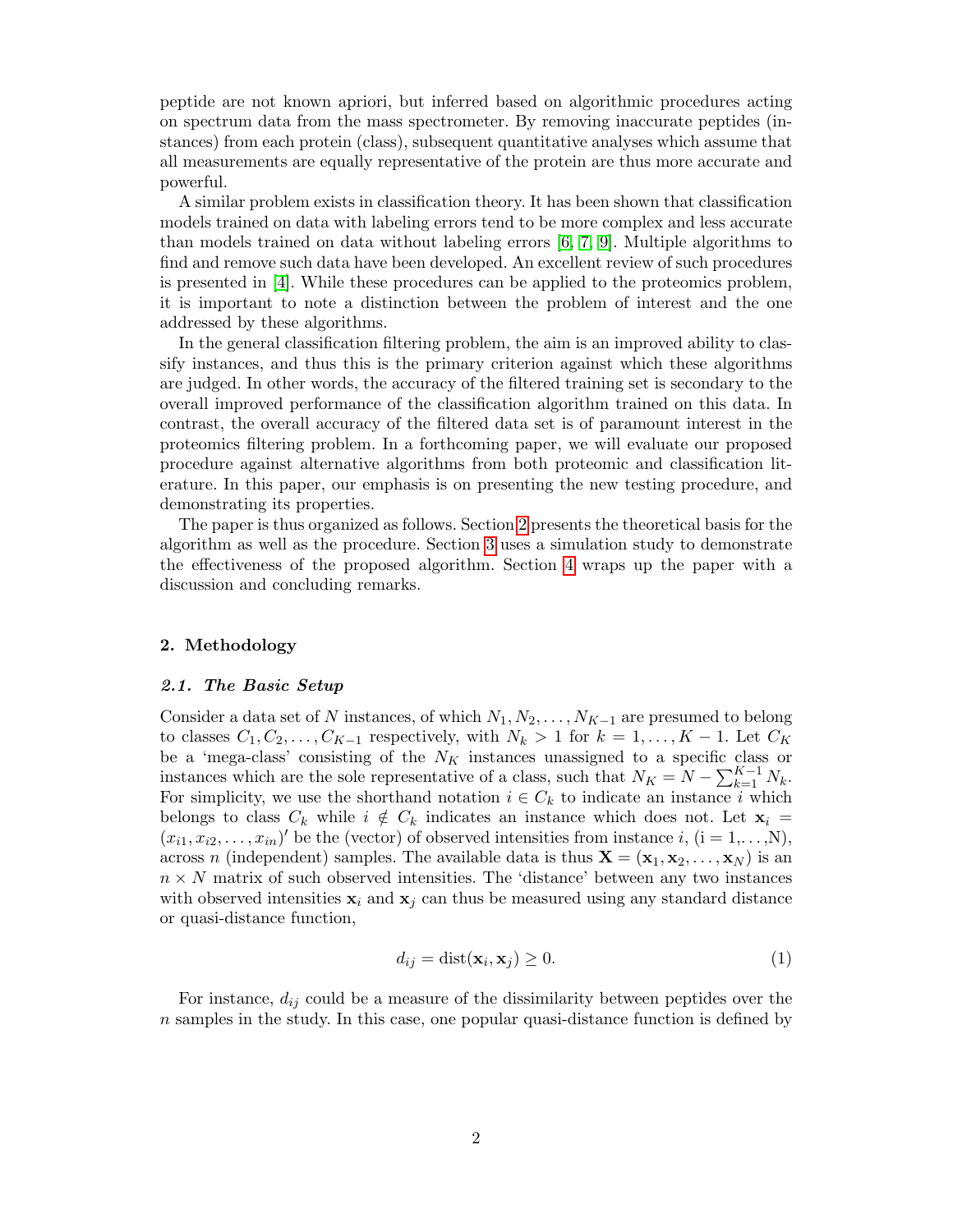the correlation between  $\mathbf{x}_i$  and  $\mathbf{x}_j$ ,  $d_{ij} = 1 - r_{ij}$ , where

$$
r_{ij} := \text{cor}(\mathbf{x}_i, \mathbf{x}_j) = \frac{\sum_{\ell=1}^n (x_{i\ell} - \bar{x}_{i\cdot}) (x_{j\ell} - \bar{x}_{j\cdot})}{\sqrt{\sum_{\ell=1}^n (x_{i\ell} - \bar{x}_{i\cdot})^2 \sum_{\ell=1}^n (x_{j\ell} - \bar{x}_{j\cdot})^2}}.
$$
(2)

Here  $\bar{x}_{i.} = \sum_{\ell=1}^{n} x_{i\ell}/n$ , for each  $i = 1, ..., N$ .

Let  $\mathbf{D} = \{d_{ij} : i, j = 1, \dots N\}$  be the  $N \times N$  (symmetric) matrix comprised of these between-instance observed distances. Without loss of generality, we assume that the entries of **D** are ordered such that the first  $N_1$  entries belong to  $C_1$ , the next  $N_2$  entries belong to  $C_2$ , etc. Accordingly, we partition **D** as

$$
\mathbf{D} = \begin{bmatrix} \mathbf{D}_{11} & \mathbf{D}_{12} & \dots & \mathbf{D}_{1K} \\ \mathbf{D}_{21} & \mathbf{D}_{22} & \dots & \mathbf{D}_{2K} \\ \vdots & \vdots & \ddots & \vdots \\ \mathbf{D}_{K1} & \mathbf{D}_{K2} & \dots & \mathbf{D}_{KK} \end{bmatrix},
$$
(3)

where  $\mathbf{D}_{kk}$  is the  $N_k \times N_k$  matrix of between-instance distances within class  $C_k$  and the elements of  $\mathbf{D}_{k_1k_2}$  represent the distances between the  $N_{k_1}$  instances belonging to  $C_{k_1}$  and the  $N_{k_2}$  instances belonging to  $C_{k_2}$ . Note in particular that  $\mathbf{D}_{k_1k_2} \equiv \mathbf{D}'_{k_2k_1}$ .

To begin with, consider at first class  $C_1$  and the  $N_1$  instances initially assigned to it. For a fixed i,  $i = 1, ..., N_1$ , let  $i \in C_1$  be a given instance in class  $C_1$  and set  $\mathbf{d}_i := (\mathbf{d}_i^{(1)}$  $\mathbf{d}_{i}^{(1)}, \mathbf{d}_{i}^{(2)}$  $\mathbf{d}_i^{(2)},\ldots,\mathbf{d}_i^{(K)}$  $\mathbf{a}_i^{(K)}$ ), be the  $i^{th}$  row of **D**, where  $\mathbf{d}_{i}^{(1)}$  $i_{i}^{(1)} := (d_{i1}, \ldots, d_{iN_1})'$  and for  $k \geq 2, \mathbf{d}_i^{(k)}$  $i^{(k)} := (d_{i(1+\sum_{j=1}^{k-1} N_j)}, \ldots, d_{i(\sum_{j=1}^{k} N_j)})'$ . Clearly,  $\mathbf{d}_i^{(k)}$  $i^{(k)}$  is the  $i^{th}$  row of  $\mathbf{D}_{1k}$  for  $k = 1, \ldots, K$ . For the class  $C_1$ , we consider the stochastic modeling of the elements of  $\mathbf{D}_{11}, \mathbf{D}_{12}, \ldots, \mathbf{D}_{1K}$ . We assume that for each instance  $i \in C_1$ , the observed withinclass distances from it to the other  $N_1 - 1$  instances in  $C_1$  are *i.i.d.* random variable according to a class-specific distribution,  $G(\cdot)$ , so that

$$
(d_{i1},\ldots,d_{i(i-1)},d_{i(i+1)},\ldots,d_{iN_1})\sum_{i.i.d.}G_i(\cdot),
$$
\n(4)

(since  $d_{ii} \equiv 0$ ). Here, the c.d.fs  $G_i(\cdot)$  are defined for each fixed  $i \in C_1$ , and any  $j \in C_1$ as

<span id="page-2-0"></span>
$$
G_i(t) \equiv G(t) := \Pr(d_{ij} \le t \mid i \in C_1, \ j \in C_1, \ j \ne i), \quad \forall t \in \mathbb{R}.
$$
 (5)

Our notation in [\(5\)](#page-2-0) stresses that we are assuming that the distribution of distances from each individual instance to the remaining instances in  $C_1$  is identical. Similarly, the distances between the given instance,  $i \in C_1$ , and the  $N_k$  instances in class  $C_k$ ,  $k =$  $2, \ldots, K$ , are also *i.i.d.* random variables according to some distribution  $F^{(k)}(\cdot)$ , so that

$$
(d_{ij})\underset{i.i.d.}{\sim}F^{(k)}(\cdot),\quad\forall j\in C_k,\quad (j=1\ldots,N_k). \tag{6}
$$

Here  $F^{(2)}, F^{(3)}, \ldots, F^{(K)}$  are  $K-1$  distinct c.d.fs defined for each  $i \in C_1$ , and any  $j \in C_k$  as

<span id="page-2-1"></span>
$$
F^{(k)}(t) = \Pr\left(d_{ij} \le t | i \in C_1, j \in C_k\right), \quad \forall t \in \mathbb{R}.\tag{7}
$$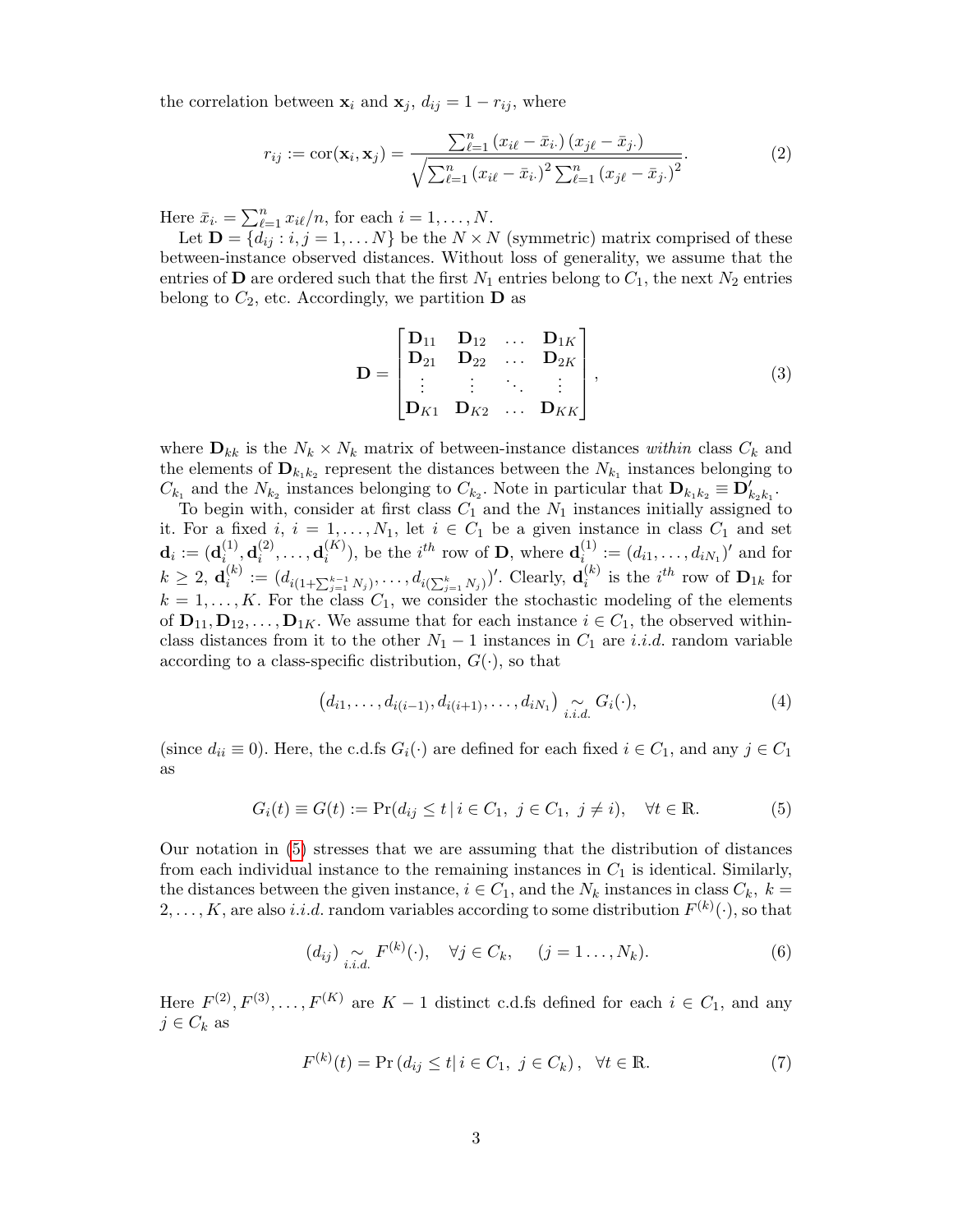We assume throughout this work that  $G(\cdot), F^{(2)}(\cdot), \ldots, F^{(K)}(\cdot)$  are continuous distributions with p.d.fs  $g(\cdot), f^{(2)}(\cdot), \ldots, f^{(K)}(\cdot)$  respectively. If we further assume that all the  $N_1$  instances from class  $C_1$  are equally representative of the true intensity across all  $n$  samples, we would expect that the distances between any two instances from within class  $C_1$  are *stochastically smaller* than distances between instances from within  $C_1$ and instances associated with class  $C_k$  where  $k \neq 1$ . Accordingly, we have

<span id="page-3-0"></span>**Assumption 1** (*Stochastic ordering*). For each  $k, k = 2, ..., K$ ,

$$
\Pr(d_{ij} \le t | i \in C_1, j \in C_k) \le \Pr(d_{ij} \le t | i \in C_1, j \in C_1, j \ne i)
$$
\n(8)

or equivalently,

$$
F^{(k)}(t) \le G(t) \quad \forall t \in \mathbb{R} \, .
$$

In light of [\(7\)](#page-2-1), the distribution of distances from the  $i^{th}$  instance in  $C_1$  to any other random instance J, selected uniformly from among the  $N - N_1$  instances not in  $C_1$ , is thus the mixture,

$$
\bar{F}(t) := \Pr\left(d_{iJ} \le t | i \in C_1, J \notin C_1\right) = \frac{1}{N - N_1} \sum_{k=2}^{K} N_k F^{(k)}(t),\tag{9}
$$

where we have taken  $Pr(J \in C_k | J \notin C_1) := N_k/(N - N_1)$ . Further, if I is a randomly selected instance in class  $C_1$ , selected with probability  $Pr(I = i | I \in C_1) = 1/N_1$ , for  $i = 1, 2, \ldots, N_1$ , then it follows that

$$
\Pr(d_{IJ} \le t | I \in C_1, \ J \notin C_1) = \sum_{i=1}^{N_1} \frac{1}{N_1} \Pr(d_{iJ} \le t | i \in C_1, \ J \notin C_1)
$$

$$
= \sum_{i=1}^{N_1} \frac{1}{N_1} \bar{F}(t)
$$

$$
\equiv \bar{F}(t) \tag{10}
$$

Similarly, if I and J represent two distinct instances, both randomly selected from  $C_1$ with  $Pr(I = i, J = j | I \in C_1, J \in C_1) = 1/N_1(N_1 - 1)$ , then

$$
\bar{G}(t) := \Pr(d_{IJ} \le t | I \in C_1, \ J \in C_1, \ J \ne I)
$$
  
= 
$$
\sum_{i=1}^{N_1} \sum_{j=1, j \ne i}^{N_1} \Pr(d_{ij} \le t | i \in C_1, \ j \in C_1, \ j \ne i)
$$
  
= 
$$
\sum_{i=1}^{N_1} \sum_{j=1, j \ne i}^{N_1} \frac{1}{N_1 (N_1 - 1)} G_i(t)
$$
  
\equiv 
$$
G(t).
$$
 (11)

It follows by Assumption [1](#page-3-0) that

<span id="page-3-1"></span>
$$
\bar{F}(t) \le \bar{G}(t), \ \forall t \in \mathbb{R}.\tag{12}
$$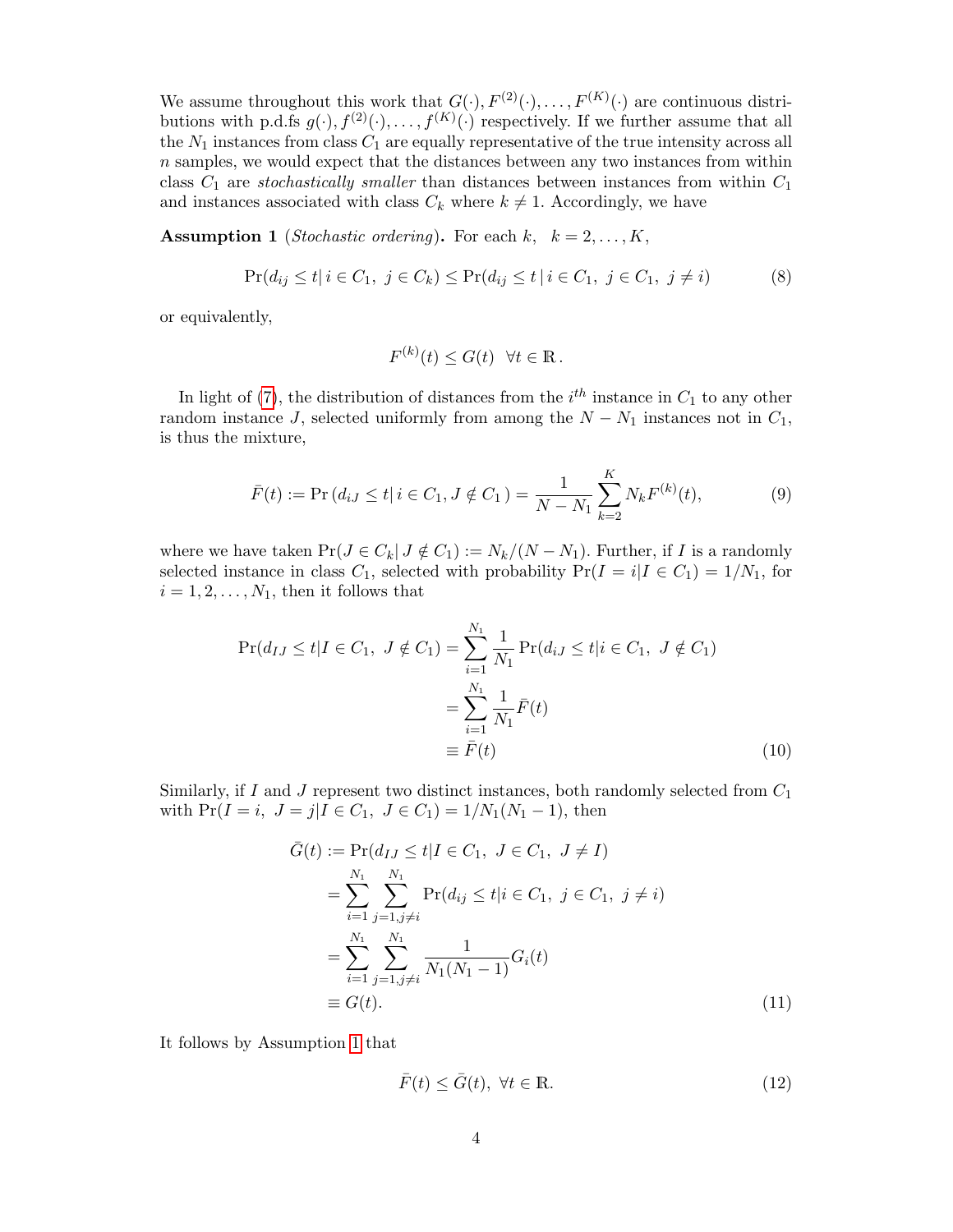Now, for any  $t \in \mathbb{R}$  define

<span id="page-4-5"></span>
$$
\psi(t) := \bar{G}^{-1}(1 - \bar{F}(t)).\tag{13}
$$

It can be easily verified that the function  $h(t) := \psi(t) - t$  has a uniqe solution,  $t^*$ , such that  $t^* = \psi(t^*)$  and

<span id="page-4-0"></span>
$$
\bar{G}(t^*) = 1 - \bar{F}(t^*) := \tau.
$$
\n(14)

By Assumption [1](#page-3-0) and [\(12\)](#page-3-1), it follows that  $\bar{G}(t^*) = \tau > 0.5$ . As we will see below, the value of  $t^*$  serves as a cut-off point to differentiate between the distribution governing distances between instances in class  $C_1$  and the distribution of distances going from instances in  $C_1$  to all remaining instances.

### 2.2. The Testing Procedure

#### 2.2.1. Constructing the test

Consider at first class  $C_1$  and the  $N_1$  instances initially assigned to it. Based on the available data we are interested in constructing a testing procedure for determining whether or not a given instance that was assigned to class  $C_1$  should be retained or be removed from it (and potentially be reassigned to a different class). That is, for each selected instance from the list  $i \in \{1, 2, ..., N_1\}$  of instances labeled  $C_1$ , we consider the statistical test of the hypothesis

<span id="page-4-2"></span>
$$
\mathcal{H}_0^{(i)} : i \in C_1 \quad \text{(the initial label is correct)} \tag{15}
$$

against

<span id="page-4-3"></span>
$$
\mathcal{H}_1^{(i)} : i \notin C_1 \text{ (the initial label is incorrect)},\tag{16}
$$

for  $i = 1, \ldots, N_1$ . The final result of these successive  $N_1$  hypotheses tests is the set of all those instances in  $C_1$  for which  $\mathcal{H}_0^{(i)}$  $\mathbf{0}^{(i)}$ :  $i \in C_1$  was rejected and thus, providing the set of those instances in  $C_1$  which were deemed to have been mislabeled. As we will see below, the successive testing procedure we propose is constructed so as to control the maximal probability of a type I error, while minimizing the probability of a type II error.

Towards that end, define

<span id="page-4-1"></span>
$$
Z_i \equiv \sum_{j \in C_1, \ j \neq i} I[d_{ij} \le t^*] = \sum_{j=1, \ j \neq i}^{N_1} I[d_{ij} \le t^*]
$$
 (17)

for each  $i \in \{1, 2, ..., N_1\}$  where  $t^*$  is defined by [\(14\)](#page-4-0) and I[A] is the indicator function of the set A. In light of the relation  $(12)$ ,  $Z_i$  will serve as a test statistic for the above hypotheses. The distribution of  $Z_i$  under both the null and alternative hypotheses can be explicitly defined as Binomial random variables, as is presented in the following lemma (proof omitted).

<span id="page-4-4"></span>**Lemma 2.1.** Let  $Z_i$  be as define in [\(17\)](#page-4-1) above with  $i = 1, 2, ..., N_1$ , then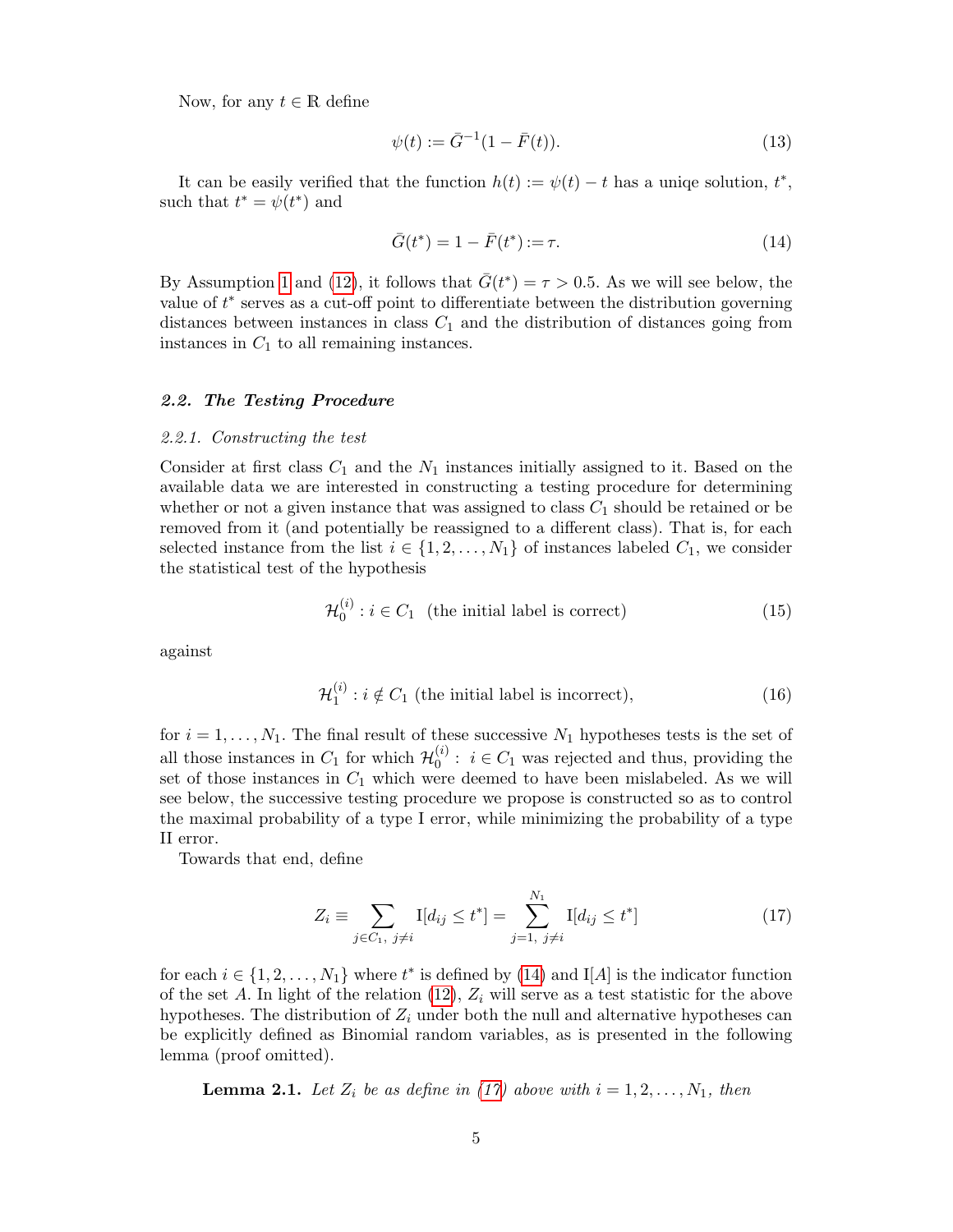- a) if  $i \in C_1$ , we have  $Z_i|_{\mathcal{H}_0^{(i)}} \sim Bin(N_1 1, \bar{G}(t^*)) \equiv Bin(N_1 1, \tau);$
- b) if  $i \notin C_1$ , we have  $Z_i|_{\mathcal{H}_1^{(i)}} \sim Bin((N_1-1,\bar{F}(t^*)) \equiv Bin(N_1-1,1-\tau).$

Accordingly, the statistical test we propose will reject the null hypothesis  $\mathcal{H}_0^{(i)}$  $i_{0}^{(i)}:i\in$  $C_1$  in favor of  $\mathcal{H}_1^{(i)}$  $i_1^{(i)}$ :  $i \notin C_1$  for small values of  $Z_i$ , say if  $Z_i \le a_\alpha$  for some suitable critical value  $a_{\alpha}$  (to be explicitly determined below) which should satisfy,

<span id="page-5-1"></span>
$$
\hat{\alpha} := \Pr\left(Z_i \le a_\alpha \middle| \mathcal{H}_0^{(i)}\right) = \Pr\left(Z_i \le a_\alpha \middle| \tau\right) \le \alpha,\tag{18}
$$

for each  $i = 1, ..., N_1$  and some fixed (and small) statistical error level  $\alpha \in (0, 0.5)$ . The constant  $a_{\alpha}$  is the (appropriately calculated)  $\alpha^{th}$  percentile of the  $Bin(N_1 - 1, \tau)$ distribution. That is, if  $b(k, n, p)$  denotes the c.d.f. of a  $Bin(n, p)$  distribution, then for given  $\alpha$  and  $\tau$ , the value  $a_{\alpha}$  is determined so as

<span id="page-5-2"></span>
$$
a_{\alpha} = \underset{k=0,\dots,N_1-1}{\arg \max} \{b(k, N_1 - 1, \tau) \le \alpha\}.
$$
 (19)

The final result of this repeated testing procedure is given by the set of all instances in  $C_1$  for which  $\mathcal{H}_0^{(i)}$  $0^{(i)}$ :  $i \in C_1$  was rejected,

$$
\mathcal{R}_{\alpha} := \{i; \quad i = 1, \ldots, N_1 : Z_i \leq a_{\alpha}\},
$$

providing the set of those instances in  $C_1$  for which the binomial threshold is achieved and therefore have been deemed mislabeled. Similarly,

$$
\mathcal{A}_{\alpha} := \{i; \quad i = 1, \ldots, N_1 : Z_i > a_{\alpha}\} = \{1, \ldots, N_1\} \setminus \mathcal{R}_{\alpha},
$$

provides the set of instances correctly identified in  $C_1$ . It remains only to determine the optimal value of  $a_{\alpha}$  for the test.

#### 2.2.2. Controlling type I and type II errors With  $\mathcal{H}_0^{(i)}$  $\overset{(i)}{0}$  and  $\mathcal{H}_1^{(i)}$  $_1^{(i)}$  as are given in [\(15\)](#page-4-2) and [\(16\)](#page-4-3), let

<span id="page-5-0"></span>
$$
\mathcal{H}_0^* = \bigcap_{i=1}^{N_1} \mathcal{H}_0^{(i)} \text{ and } \tilde{\mathcal{H}}_1^* = \bigcup_{i=1}^{N_1} \mathcal{H}_1^{(i)}.
$$
 (20)

The hypothesis  $\mathcal{H}_0^*$  above states that all the instances in  $C_1$  are correctly identified, whereas  $\mathcal{H}_1^*$  is the hypothesis that at least one of the instances in  $C_1$  is misidentified. We denote by  $R = |\mathcal{R}_{\alpha}|$  the cardinality of the set  $\mathcal{R}_{\alpha}$ ,

$$
R = \sum_{i=1}^{N_1} \mathbf{I}[Z_i \le a_\alpha]
$$

so that R is a random variable taking values over  $\{0, 1, \ldots, N_1\}$ . Note trivially that  $N_1 - R \equiv |\mathcal{A}_{\alpha}|.$ 

We consider the "global" test which rejects  $\mathcal{H}_0^*$  in [\(20\)](#page-5-0) if for at least one *i*, *i* =  $1, \ldots, N_1, Z_i \leq a_{\alpha}$  or equivalently, if  $\{R > 0\}$ . The probability of a type I error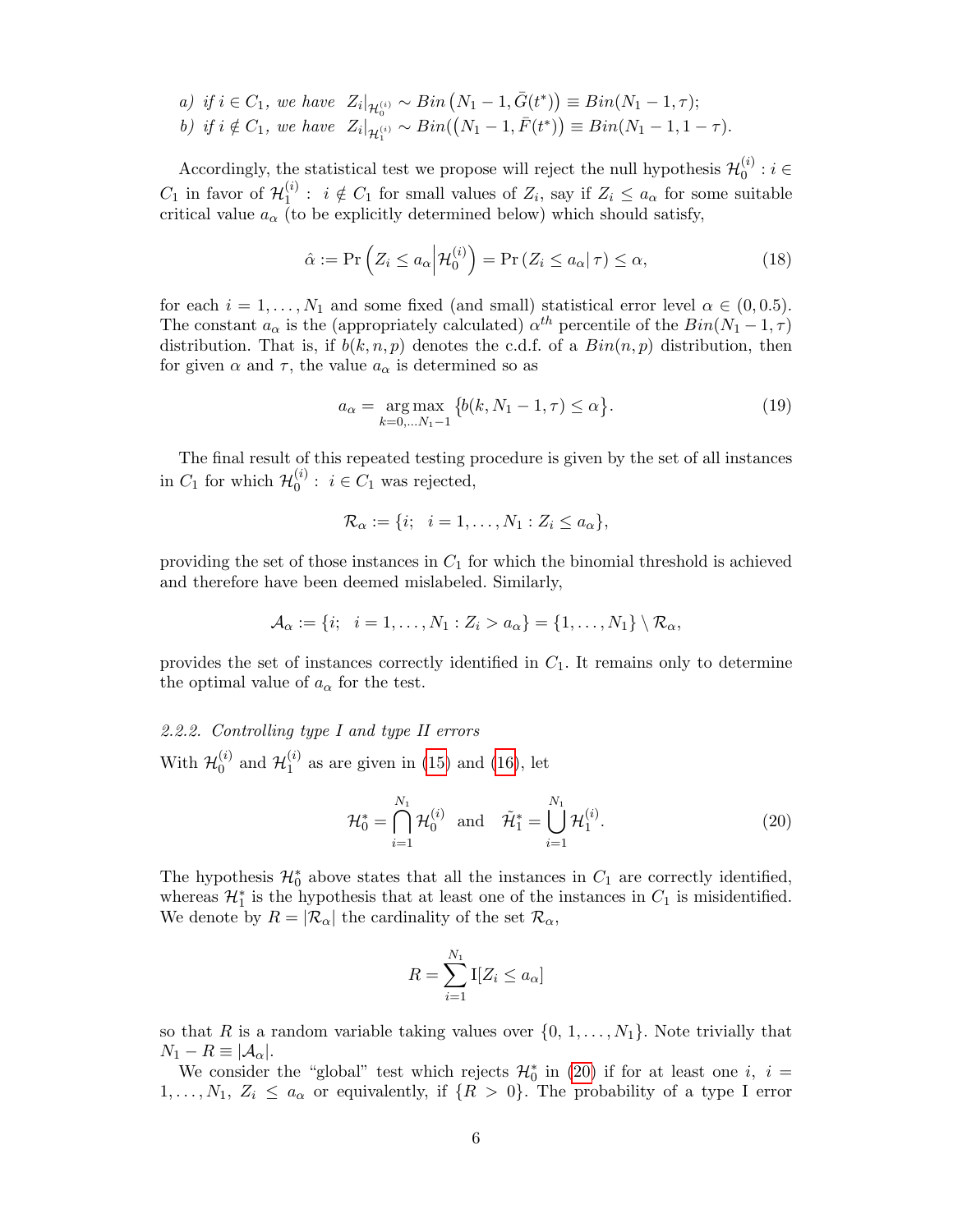associated with this "global" test is therefore

$$
\alpha' := \Pr(R > 0 \mid \mathcal{H}_0^*) = \Pr\left(\bigcup_{i=1}^{N_1} \{Z_i \le a_\alpha\} \mid \mathcal{H}_0^*\right)
$$
  

$$
\le \sum_{i=1}^{N_1} \Pr\left(Z_i \le a_\alpha \mid \mathcal{H}_0^{(i)}\right) = N_1 \hat{\alpha} \le N_1 \alpha,
$$
 (21)

using the Bonferroni inequality since by [\(18\)](#page-5-1)-[\(19\)](#page-5-2),  $\hat{\alpha} \leq \alpha$ . The calculations for  $\alpha'$ , can be controlled by taking  $\alpha = \alpha_0/N_1$  for some  $\alpha_0$ , to ensure that  $\alpha' \leq \alpha_0$  and that  $\hat{\alpha} \leq \alpha_0/N_1$ .

Note that if  $\{Z_i, Z_2, \ldots, Z_{N_1}\}$  were to be independent or associated random variables [\[3\]](#page-18-4) then under  $\mathcal{H}_0^*$ , I[ $Z_i \le a_\alpha$ ] ~  $Bin(1, \hat{\alpha})$ ,  $i = 1, 2, ..., N_1$ , and  $R \sim Bin(N_1, \hat{\alpha})$ . In this case,

$$
\Pr(R = 0 \mid \mathcal{H}_0^*) = (1 - \hat{\alpha})^{N_1} \ge \left(1 - \frac{\alpha_0}{N_1}\right)^{N_1}.
$$

It follows for sufficiently large  $N_1$  (as  $N_1 \rightarrow \infty$ ), that

<span id="page-6-1"></span>
$$
\alpha' = 1 - \Pr(R = 0 \mid \mathcal{H}_0^*) \to 1 - e^{-\alpha_0} < \alpha_0. \tag{22}
$$

The distribution of  $Z_i$  under the alternative hypothesis is explicitly available (see Lemma [2.1](#page-4-4) (b)), so the type II error rate of the procedure can also be explicitly controlled. In fact, the symmetry of the Binomal distribution about  $\tau$  and  $1 - \tau$ , with  $\tau > 0.5$ , can be exploited to show that when  $\tau$  is sufficiently large  $(\tau > \tau^*$ , say), the type I error rate,  $\alpha$ , serves also as a bound on the type II error rate,  $\beta$ , where we define

$$
\beta := \Pr(\text{Type II error}) = \Pr(Z_i \ge a_\alpha | \mathcal{H}_1^{(i)}). \tag{23}
$$

The conditions under which  $\beta \leq \alpha$  holds are provided in the following lemma whose proof is given in the appendix below.

<span id="page-6-0"></span>**Lemma 2.2.** Suppose for a fixed  $\alpha < 0.5$ , the test of the hypotheses  $\mathcal{H}_0^{(i)}$  $\overset{(i)}{0}$  versus  $\mathcal{H}^{(i)}_1$ 1 as are given in [\(15\)](#page-4-2)-[\(16\)](#page-4-3) and is conducted using the cut-off  $a_{\alpha}$  in [\(18\)](#page-5-1)-[\(19\)](#page-5-2). Then

$$
\beta = \Pr(Z_i > a_\alpha | 1 - \tau) \le \Pr(Z_i \le a_\alpha | \tau) \le \alpha
$$

provided that  $\tau > \tau^*$  for some  $\tau^* > 0.5$  in which case,  $a_\alpha \geq \frac{N_1 - 1}{2}$ .

Lemma [2.2](#page-6-0) states that when  $a_{\alpha} \geq \frac{N_1-1}{2}$ , the type I and type II error can be controlled simultaneously through  $\alpha$ . It can be similarly shown that an analogous properties also exist when explicitly controlling the type II error rate. Accordingly, the algorithm thus has optimal behavior when  $\tau$  is sufficiently far from 0.5 to ensure that  $a_{\alpha} \geq \frac{N_1-1}{2}$ . For a given value of  $N_1$  and  $\alpha$ , the bound  $\tau^*$  on  $\tau$  can be explicitly calculated using polynomial solvers or the normal approximation to the binomial, depending on the magnitude of  $N_1$ .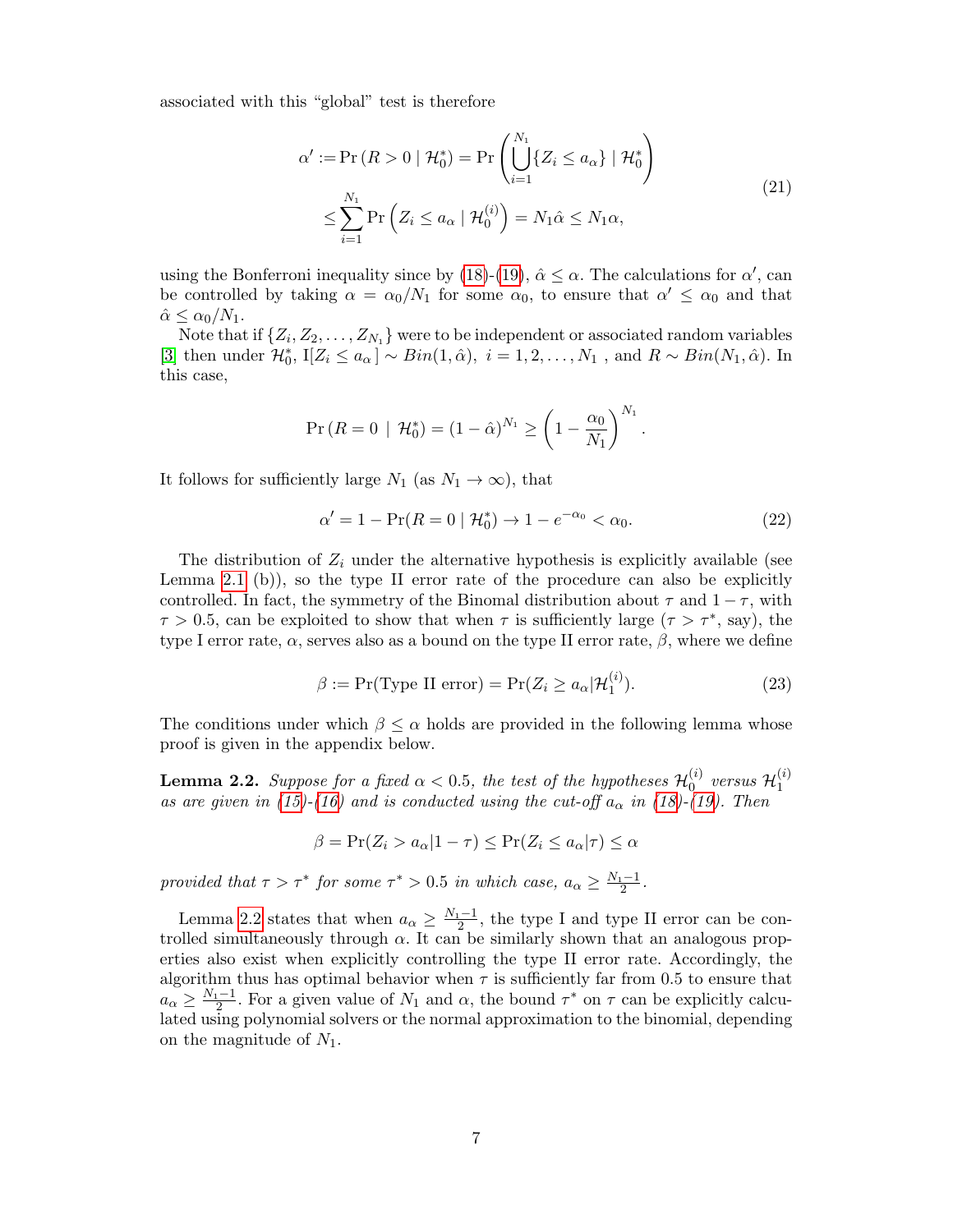### 2.3. Estimation

We note that both  $\bar{F}$  and  $\bar{G}$  are generally unknown (as are  $t^*$  and  $\psi$ ), but can easily be estimated non-parametrically from the available data by their respective empirical c.d.fs, for sufficiently large  $N_1$  and  $N - N_1$ . For each given instance  $i \in C_1$ ,

$$
\hat{G}_i(t) := \frac{1}{N_1 - 1} \sum_{j \in C_1, j \neq i}^{N_1} I[d_{ij} \le t], \qquad \hat{F}_i(t) := \sum_{k=2}^K \frac{N_k}{N - N_1} \cdot \hat{F}_i^{(k)}(t) \tag{24}
$$

where, for each  $k = 2, 3, \ldots, K$ ,

<span id="page-7-1"></span>
$$
\hat{F}_i^{(k)}(t) := \frac{1}{N_k} \sum_{j \in C_k} I[d_{ij} \le t].
$$

Clearly,  $\hat{G}_i(t)$  and  $\hat{F}_i(t)$  are empirical c.d.fs for estimating, based on the  $i^{th}$  instance,  $\bar{G}(t)$  and  $\bar{F}(t)$  respectively. Accordingly, when combined,

$$
\hat{F}(t) = \frac{1}{N_1} \sum_{i=1}^{N_1} \hat{F}_i(t), \qquad \hat{G}(t) = \frac{1}{N_1} \sum_{i=1}^{N_1} \hat{G}_i(t), \qquad (25)
$$

are the estimators of  $\bar{F}(t)$  and  $\bar{G}(t)$ , respectively. Further, in similarity to [\(13\)](#page-4-5), we set

$$
\hat{\psi}(t) := \hat{\bar{G}}^{-1} (1 - \hat{\bar{F}}(t)),\tag{26}
$$

and we let  $\hat{t}^*$  denote the "solution" of  $\hat{\psi}(t_c^*) = t_c^*$ ; that is

$$
\hat{t}^* := \inf_t \{ \hat{\psi}(t) \le t \}. \tag{27}
$$

Clearly, the value of  $\tau$  in [\(14\)](#page-4-0) would be estimated by

$$
\hat{\tau} = \hat{\bar{G}}(\hat{t}^*). \tag{28}
$$

Note that in view of [\(24\)](#page-7-1),  $N_1\hat{\tau} \equiv \sum_{i=1}^{N_1} \hat{\tau}_i$ , with  $\hat{\tau}_i \equiv \hat{G}_i(\hat{t}^*)$  for  $i = 1, 2, ..., N_1$ . With  $\hat{t}^*$  as an estimate of  $t^*$  in [\(14\)](#page-4-0), we have that  $Z_i \equiv (N_1 - 1)\hat{G}_i(\hat{t}^*)$  and  $\hat{\tau}_i \equiv Z_i/(N_1 - 1)$ and therefore an equivalent estimate of  $\hat{\tau}$  is

<span id="page-7-2"></span>
$$
\hat{\tau} = \frac{1}{N_1} \sum_{i=1}^{N_1} \frac{Z_i}{N_1 - 1}.
$$
\n(29)

By Lemma [2.1](#page-4-4) (a),  $E\left[\hat{\tau}_i|\mathcal{H}_0^{(i)}\right] = (N_1-1)\tau$  and hence,  $\hat{\tau}$  in [\(29\)](#page-7-2) is an unbaised estimator of  $\tau$ ,  $E[\hat{\tau}|\mathcal{H}_0^*]=\tau$ .

## <span id="page-7-0"></span>3. A Simulation Study

Our simulation study is designed to mimic the conditions of a LC-MS/MS shotgun proteomics study. In this light, we consider a set-up in which  $N_1$  instances (peptides)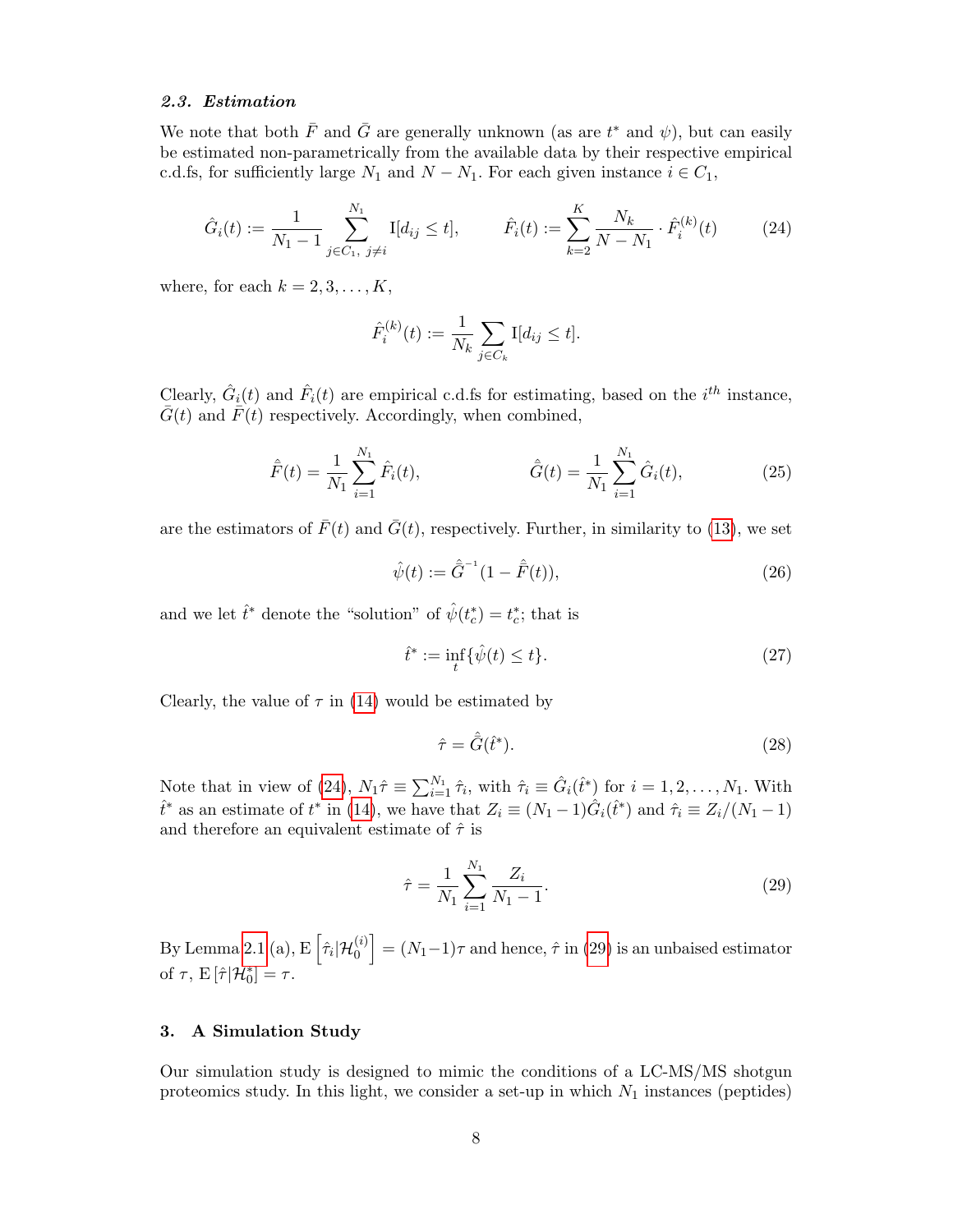belong to class/protein  $C_1$ , and  $N_2$  instances model the peptides belonging to any other class/protein. The distance between instances is measured using correlation distance, again mimicking a common way to measure similarity between peptides, although similar results can be obtained using other (quasi-) distance metrics (e.g. Euclidean distance).

#### 3.1. The Simulation setup

To establish some notation, suppose that  $\mathbf{y} = (y_1, y_2, \dots, y_N)'$  is a  $N \times 1$  random vector having some joint distribution  $H_N$ . We assume, without loss of generality, that the values of **y** are standardized, so that  $E(y_i) = 0$  and  $V(y_i) = 1$ , for each  $i = 1, 2, ..., N$ . We denote by  $D$  the corresponding correlation (covariance) matrix for  $y, D = \text{cor}(y, y')$ . To simplify, we assume that  $K = 2$  so that the N instances are presumed to belong to either class  $C_1$  or  $C_2$ . Accordingly, we partitioned y and D as  $y = [y'_1, y'_2]'$ , with,  $\mathbf{y}_1 = (y_{1,1}, y_{1,2}, \dots, y_{1,N_1})'$  and  $\mathbf{y}_2 = (y_{2,N_1+1}, y_{2,N_1+2}, \dots, y_{2,N_1+N_2})'$ ,  $N_1 + N_2 = N$ , and

$$
\mathcal{D} = \begin{bmatrix} \mathcal{D}_{1,1} & \mathcal{D}_{1,2} \\ \mathcal{D}_{2,1} & \mathcal{D}_{2,2} \end{bmatrix},
$$

with  $\mathcal{D}_{k,\ell} = \text{cor}(\mathbf{y}_k, \mathbf{y}'_{\ell}), k, \ell = 1, 2.$ 

As in Section [2,](#page-1-0) let **X** denote the  $n \times N$  data matrix of the observed intensities. We denote by  $\tilde{\mathbf{x}}'_j := (x_{j1}, x_{j2}, \dots, x_{jN})$  the  $j^{th}$  row of  $\mathbf{X}, j = 1, 2, \dots, n$ , and we assume that  $\tilde{\mathbf{x}}'_1, \tilde{\mathbf{x}}'_2, \ldots, \tilde{\mathbf{x}}'_n$  are independent and identically distributed as  $\mathbf{y} \sim H_N$ .

Using standard notation, we write,  $\mathbf{1}_n = (1, 1, \ldots, 1)$ ,  $\mathbf{I}_n$  for the  $n \times n$  identity matrix and  $J_n = 1_n I'_n$  for the  $n \times n$  matrix of 1s. For the simulation studies we conducted, we took  $H_N$  to be the N-variate normal distribution, so that

$$
\tilde{\mathbf{x}}'_j \sim \mathcal{N}_N(\mathbf{0}, \, \mathcal{D}), \, j = 1, 2, \dots, n, \quad i.i.d.,
$$

where

<span id="page-8-0"></span>
$$
\mathcal{D}_{1,1} = (1 - \rho_1) \mathbf{I}_{N_1} + \rho_1 \mathbf{J}_{N_1}
$$
\n(30)

$$
\mathcal{D}_{2,2} = (1 - \rho_2) \mathbf{I}_{N_2} + \rho_2 \mathbf{J}_{N_2} \tag{31}
$$

$$
\mathcal{D}_{2,1} = \mathcal{D}'_{1,2} = \rho_{12} \mathbf{1}_{N_2} \mathbf{1}'_{N_1} \tag{32}
$$

for  $\rho = (\rho_1, \rho_{12}, \rho_2)$  with  $0 \le \rho_{12} \le \rho_2 \le \rho_1 < 1$ .

To allow for misclassification of instances, we included for a certain proportion  $p$ , some  $m := [pN_1]$  of the  $N_1$  'observed' instances intensities from  $C_1$  that were actually simulated with  $\mathcal{D}_{1,1}$  being replaced by  $\mathcal{D}_{1,1}^* = (1-\rho_2) \mathbf{I}_{N_1} + \rho_2 \mathbf{J}_{N_1}$  in [\(30\)](#page-8-0) above. Thus,  $m$  is the number of misclassified instances among the  $N_1$  instances that were initially labeled as belonging to  $C_1$ .

**Remark 1.** In this simulation,  $\rho_2$  reflects (as a proxy) the common characteristics of two mislabeled instances. When  $\rho_2 = \rho_1$ , distances between two mislabeled instances have the same distribution as two correctly labeled instances, as would be the case for binary classification when  $\rho_2 = \rho_1$ . When  $\rho_2 = \rho_{12}$ , distances for two mislabeled instances have the same distribution as a distances between a correctly labeled instance and a mislabeled instance. This would be the case if the probability that two mislabeled instances come from the same class is zero.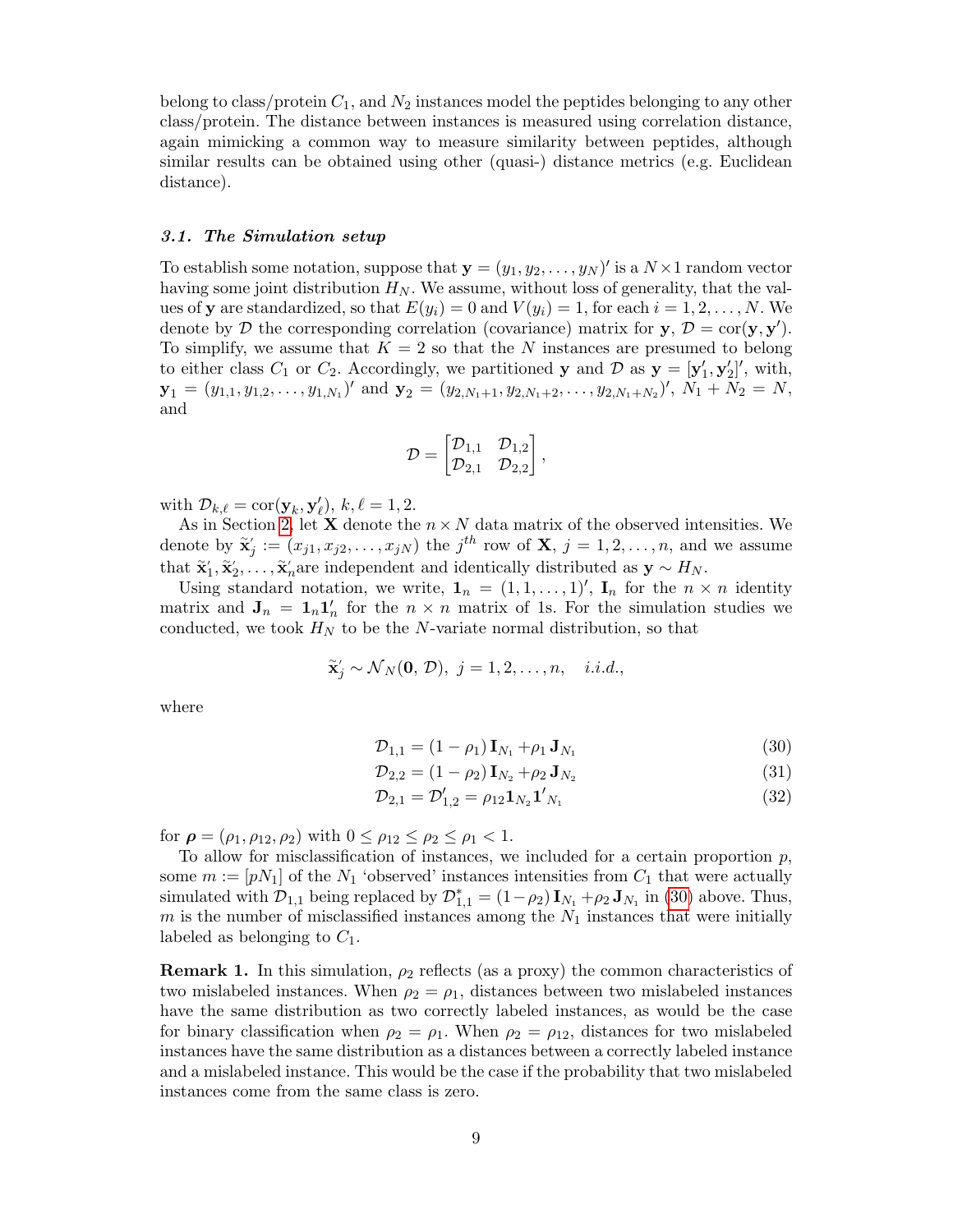Table 1. For a single run, each instance has one of four possible outcomes. The notation for the total count of instances with each these outcomes in a single run.

<span id="page-9-0"></span>

|        |        | Truth     |            |                |
|--------|--------|-----------|------------|----------------|
|        |        | Correctly |            |                |
|        |        | labeled   | mislabeled | Total          |
|        | Keep   | TN        | FN         | $N_1-R$        |
| Result | Remove | FP        | TР         | R              |
|        |        | $N_1-m$   | $m\,$      | N <sub>1</sub> |

For each simulation run, we recorded  $\hat{\tau}$ ,  $\hat{t}^*$ , and counted the number of true positives (TPs), true negatives (TNs), false positives (FPs), and false negatives (FNs), as defined in Table [1.](#page-9-0) From this data, we calculated the sensitivity, specificity, false discovery rate (FDR), false omission rate (FOR), and percent reduction in FOR  $(\% \Delta)$  for each run; defined as follows:

Sensitivity = 
$$
\frac{TP}{TP + FN}
$$

\nProbability =  $\frac{TN}{TN + FP}$ 

\nProportion of correctly removed instances out of all mislabeled instances.

\nProportion of correctly retained instances out of all correctly labeled instances.

\nFDR =  $\frac{FP}{\max(TP + FP, 1)}$ 

\nProportion of correctly removed instances out of all those removed.

\nFOR =  $\frac{FN}{\max(TN + FN, 1)}$ 

\nProportion of correctly retained instances out of all those removed.

\n $\% \Delta = \left(1 - \frac{FOR}{p}\right) \times 100$ 

\nPercent reduction in FOR relative to *p*.

Each statistic was averaged over all 1000 runs.

#### 3.2. Simulation results

We conducted  $B = 1000$  simulation runs of the test procedure with  $n = 10$ , 25. 50, 75, 100, 250, 500, 700;  $N_1$  = 25, 50, 100, 500;  $N_2$  = 1000;  $\alpha_0$  = 0.05; and  $\rho = (\rho_1 = 0.5, \rho_{12} = 0.1, \rho_2 = 0.5), (0.5, 0.1, 0.1), (0.5, 0.2, 0.5), \text{ and } (0.5, 0.2, 0.2).$ We also varied the value of  $p$ , the proportion of mislabeled instances such that  $p = 0.0, 0.05, 0.1, 0.2, 0.25$ . In particular,  $p = 0$  means no mislabeling and that the initial labeling is perfect.

## 3.2.1. Results with no mislabeling (case  $p = 0$ )

Simulations where  $p = 0$  (i.e. no mislabeling) were used to illustrate the theoretical assumptions of the testing procedure, as this presents a case in which the global null hypothesis in [\(20\)](#page-5-0) holds. In this case in particular, the FDR measures the proportion of incorrectly rejected hypotheses in [\(15\)](#page-4-2) out of all rejected hypothesis tests, given that at least one hypothesis test was rejected.

<span id="page-9-1"></span>**Remark 2.** For  $p = 0$ , every rejected hypothesis test in [\(15\)](#page-4-2) is incorrectly rejected. Thus, the FDR is 1 if any rejected hypothesis tests are observed, and zero otherwise (by the definition of the FDR). Consequently, the average value of the FDR over all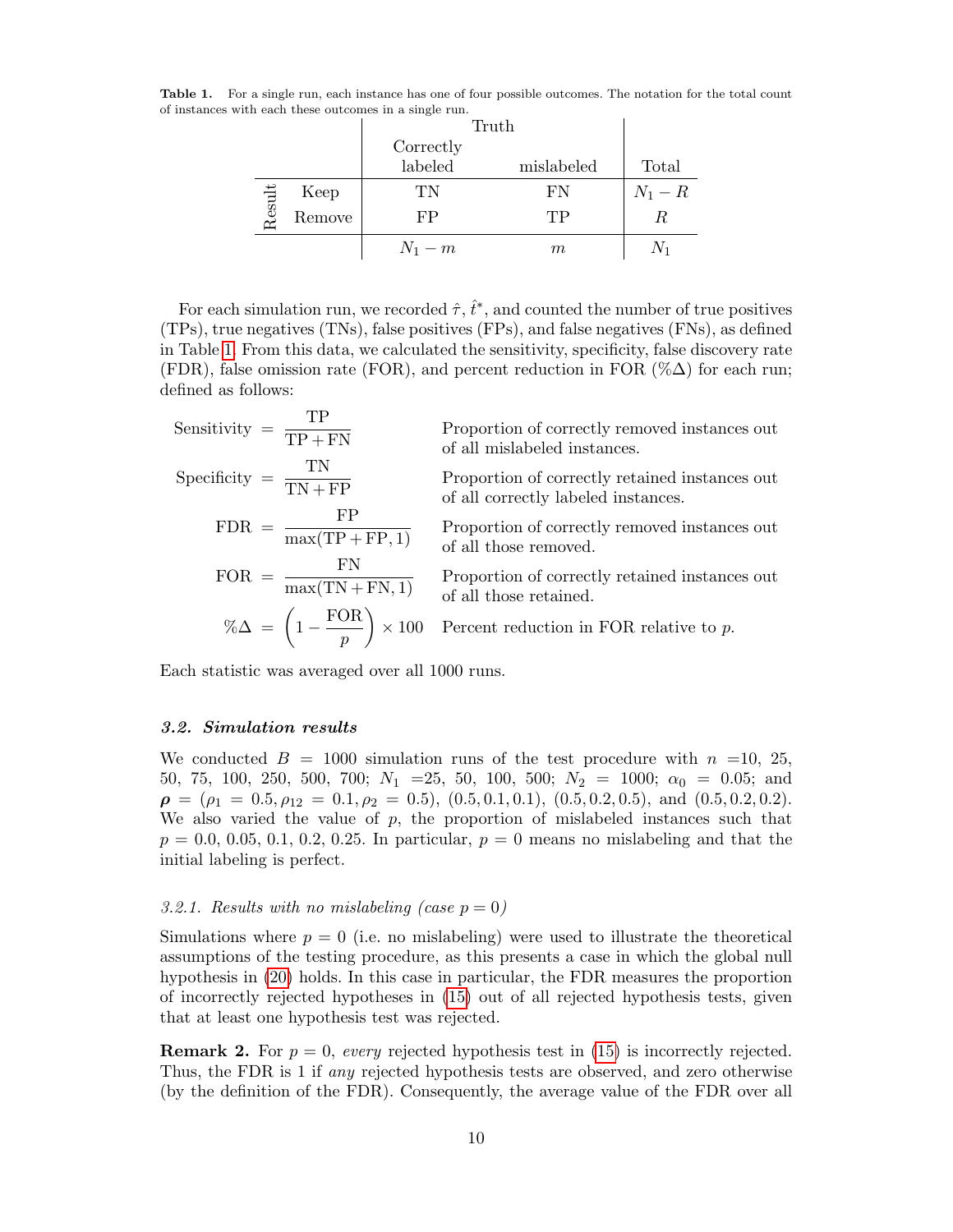<span id="page-10-0"></span>

<span id="page-10-2"></span><span id="page-10-1"></span>Figure 1. The FDR as a function of n and  $N_1$  for [\(a\)](#page-10-0)  $\rho_{12} = 0.1$  and [\(b\)](#page-10-1)  $\rho_{12} = 0.2$  where  $p = 0$ .

# B runs provides an estimate of  $\alpha'$ .

Figure [1](#page-10-2) and Table [2](#page-11-0) show the FDR for various n,  $N_1$ , and  $\rho_{12}$ . As seen in the figures, the FDR converges to zero as n increases for all values of  $N_1$ , but the convergence slows as  $N_1$  increases. When n is small, at least one instance was removed from almost all classes. We attribute this behavior to the inherent correlation structure of the data. This will be explored further in Section [3.2.2.](#page-10-3)

The specificity measures the ability to keep instances which are correctly labeled. From Figure [2](#page-11-1) and Table [2,](#page-11-0) it can be seen that while almost all runs remove at least one instance (based on the FDR), most instances are retained. With  $n = 10$ ,  $\rho_{12} = \rho_2 = 0.2$ , and  $N_1 = 25$ , an average of 23.2 out of 25 were retained in each run. This number decreased as  $N_1$  increased, corresponding to the slower convergence of the FDR when  $N_1$  is larger. Even in this case, for  $n = 10$ ,  $\rho_{12} = \rho_2 = 0.2$  and  $N_1 = 500$ , an average of 368.5 instances are retained each time.

For  $p = 0$ , the sensitivity is undefined and the FOR is universally zero. These statistics are relevant only when at least one mislabeled instance is present in the data set (i.e.  $p > 0$ ) and therefore are omitted from Table [2.](#page-11-0)

#### <span id="page-10-3"></span>3.2.2. Behavior under artificially constructed independence

In light of Remark [2](#page-9-1) and the likely impact of the correlation structure present in the data on the FDR, we designed a simulation study to explore this effect. In this study the "distance" matrices were artificially created in a manner which preserved dependence due to symmetry but removed all other dependencies across distances.

To simulate "distance" matrices in this case, we began by randomly generating a distance matrix using the original test procedure with  $p = 0$  and  $n = 100$ ,  $N_1 = 500$ ,  $N_2 = 1000$ , and  $\rho = (0.5, 0.2, 0.2)$ . A normal distribution was fit to the within- $C_1$ distances and the  $C_1$  to  $C_2$  distances, as shown in Figure [3.](#page-11-2) For  $N_1 = 25, 50, 100, 500$ . 1000, 2000, 5000, and 12000 and  $N_2 = 1000$ , these normal distributions were used to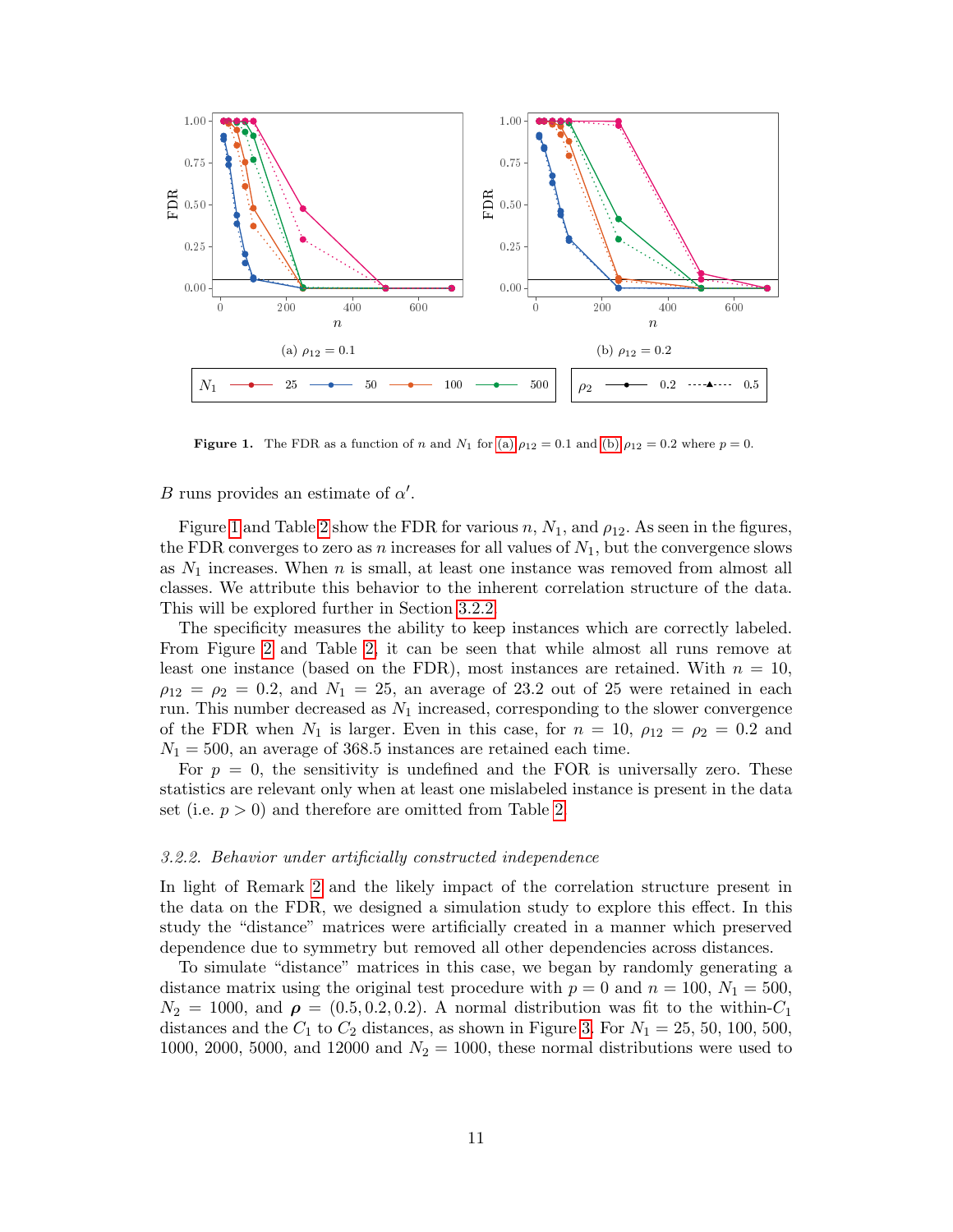<span id="page-11-0"></span>**Table 2.** Simulation results for  $p = 0$ ,  $\rho_{12} = \rho_2 = 0.2$ , and  $\alpha_0 = 0.05$ . The sensitivity and FOR are excluded from the table because they are either undefined or constant when  $p = 0$ .

|                  | $N_1 = 25$       | $N_1 = 50$       | $N_1 = 100$                        | $N_1 = 500$      |  |
|------------------|------------------|------------------|------------------------------------|------------------|--|
| $\boldsymbol{n}$ | FDR <sup>a</sup> | FDR <sup>a</sup> | $\overline{\text{FDR}^{\text{a}}}$ | FDR <sup>a</sup> |  |
|                  | Spec.            | Spec.            | Spec.                              | Spec.            |  |
| 10               | 0.916            | 0.880            | 1.000                              | 0.737            |  |
|                  | 0.929            | 1.000            | 0.834                              | 1.000            |  |
| 25               | 0.843            | 0.999            | 1.000                              | 0.766            |  |
|                  | 0.947            | 0.904            | 0.860                              | 1.000            |  |
| 50               | 0.673            | 0.933            | 1.000                              | 0.807            |  |
|                  | 0.965            | 0.993            | 0.894                              | 1.000            |  |
| 75               | 0.461            | 0.952            | 1.000                              | 1.000            |  |
|                  | 0.979            | 0.969            | 0.921                              | 0.841            |  |
| 100              | 0.298            | 0.967            | 0.999                              | 1.000            |  |
|                  | 0.987            | 0.879            | 0.943                              | 0.872            |  |
| 250              | 0.001            | 0.999            | 0.995                              | 0.977            |  |
|                  | 1.000            | 0.060            | 0.414                              | 0.999            |  |
| 500              | 0.000            | 1.000            | 1.000                              | 0.089            |  |
|                  | 1.000            | 0.000            | 0.000                              | 1.000            |  |
| 700              | 0.000            | 1.000            | 0.000                              | 0.000            |  |
|                  | 1.000            | 0.000            | 1.000                              | 1.000            |  |

<sup>a</sup> See Remark 2

<span id="page-11-3"></span>

Figure 2. The specificity as a function of n,  $N_1$  for [\(a\)](#page-11-3)  $\rho_{12} = 0.1$  and [\(b\)](#page-11-4)  $\rho_{12} = 0.2$  where  $p = m = 0$ .

<span id="page-11-4"></span><span id="page-11-1"></span>

<span id="page-11-2"></span>**Figure 3.** A histogram of all distances within  $C_1$  (red) and between instances in  $C_1$  and those in  $C_2$  (blue) for  $p = 0$ ,  $N_1 = 500$ ,  $n = 100$ , and  $\rho_{12} = \rho_2 = 0.2$ . The lines are generated from a normal distribution with mean and standard deviations matched to the data.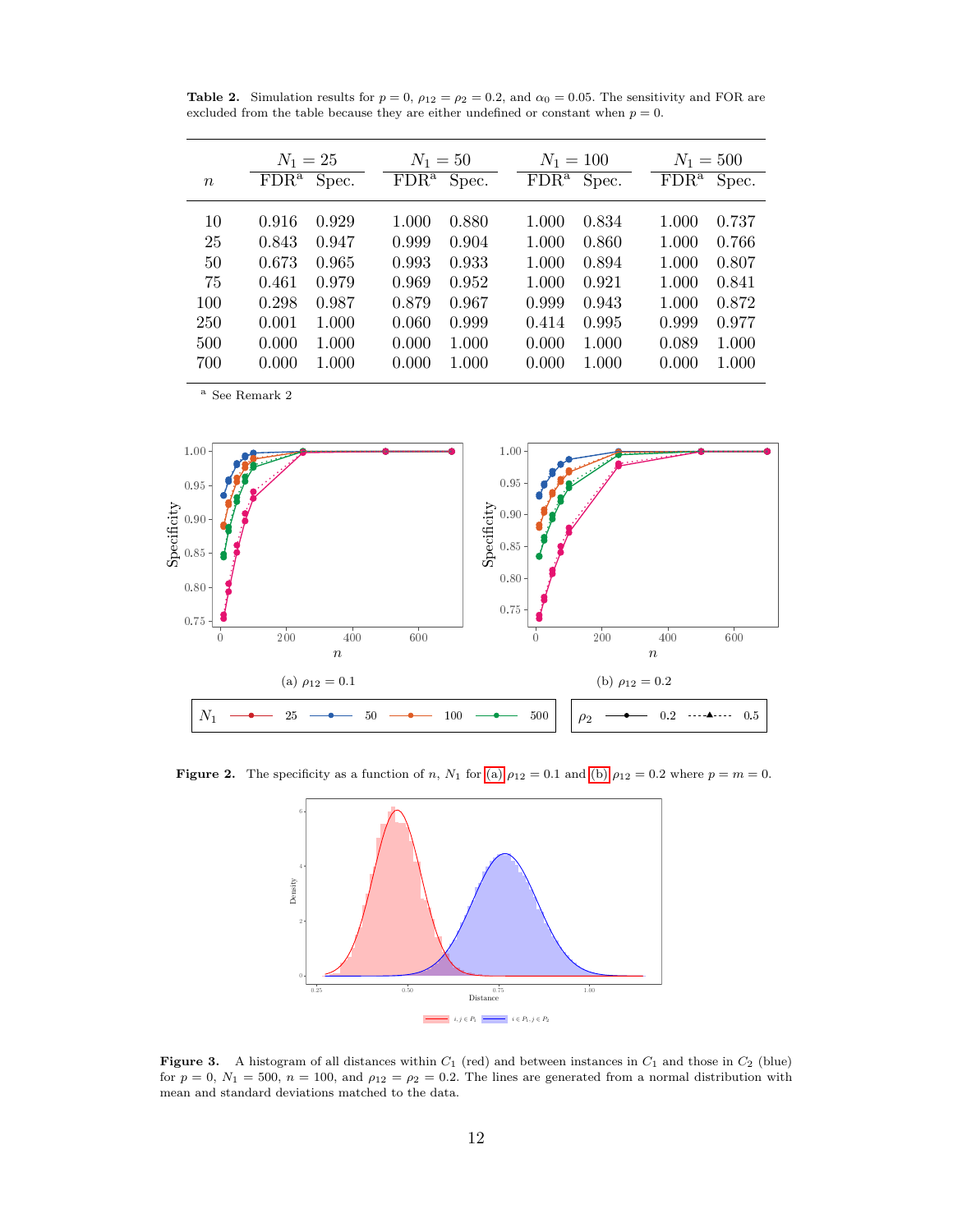

<span id="page-12-0"></span>Figure 4. Direct simulation of the distance matrix using independent normal draws from a normal distribution and  $p = 0$ , performed as five batches of  $B = 1000$  runs each (shown in black). The average across all five batches is shown in red. The blue line at the top of the plot shows  $1 - e^{-\alpha_0}$  for  $\alpha_0 = 0.05$ .

generate B new distance matrices by drawing  $d_{ij}$  for  $1 \leq i < j \leq N$  as follows:

$$
d_{ij} \sim \begin{cases} 0 & i = j \\ N(\mu = 0.523, \ \sigma = 0.0684) & 1 \le i < j \le N_1 \\ N(\mu = 0.771, \ \sigma = 0.0903) & 1 \le i \le N_1 < j \le N \\ d_{ji} & i > j \end{cases}.
$$

Figure [4](#page-12-0) shows the results of this procedure on five sets of  $B = 1000$  runs. As  $N_1$  increased, the FDR also increased, but never surpassed the theoretical limit of  $1 - e^{-0.05}$ , consistent with the theoretical result given in [\(22\)](#page-6-1).

## 3.2.3. Results under some mislabeling, (case  $p > 0$ )

To develop context regarding the results with some mislabeling (i.e.  $p > 0$ ), we first consider for a moment a trivial filtering procedure which retains all  $N_1$  instances in  $C_1$ . Since the  $pN_1$  incorrect instances are retained, the FOR of the trivial procedure is  $pN_1/N_1 = p$ . Clearly, an FOR of p can be achieved without performing any filtering at all simply by returning all  $N_1$  instances in  $C_1$ . For a testing procedure to improve upon this nominal level, it must result in an FOR below p. With  $p > 0$ , the FDR calculates the proportion of correctly labeled instances among those removed. However, in the context of proteomics, where the set of retained peptides are used in subsequent analyses, we found that the specificity was a more relevant metric. Consequently, the FOR and specificity are the primary statistics used to evaluate our proposed testing procedure in the presence of labeling errors ( $p > 0$ ), with %∆ providing a standardized method of evaluating the decrease in FOR in a manner independent of  $p$ .

Figure [5](#page-13-0) provides the average FOR and % $\Delta$  over the  $B = 1000$  simulation runs as a function of n for  $\rho_{12} = 0.2$  and varying combinations of  $N_1$ ,  $\rho_2$  and p. In all cases, the procedure reduced the FOR relative to p (that is,  $\% \Delta > 0$  for all results). Small values of n produced the smallest reduction (highest FOR), but this converged at approximately  $n = 100$  to a value dependent on p,  $N_1$ , and  $\rho_2$ . Table [3](#page-14-0) shows how the average FOR compares between small sample sizes  $(n = 10)$  and large sample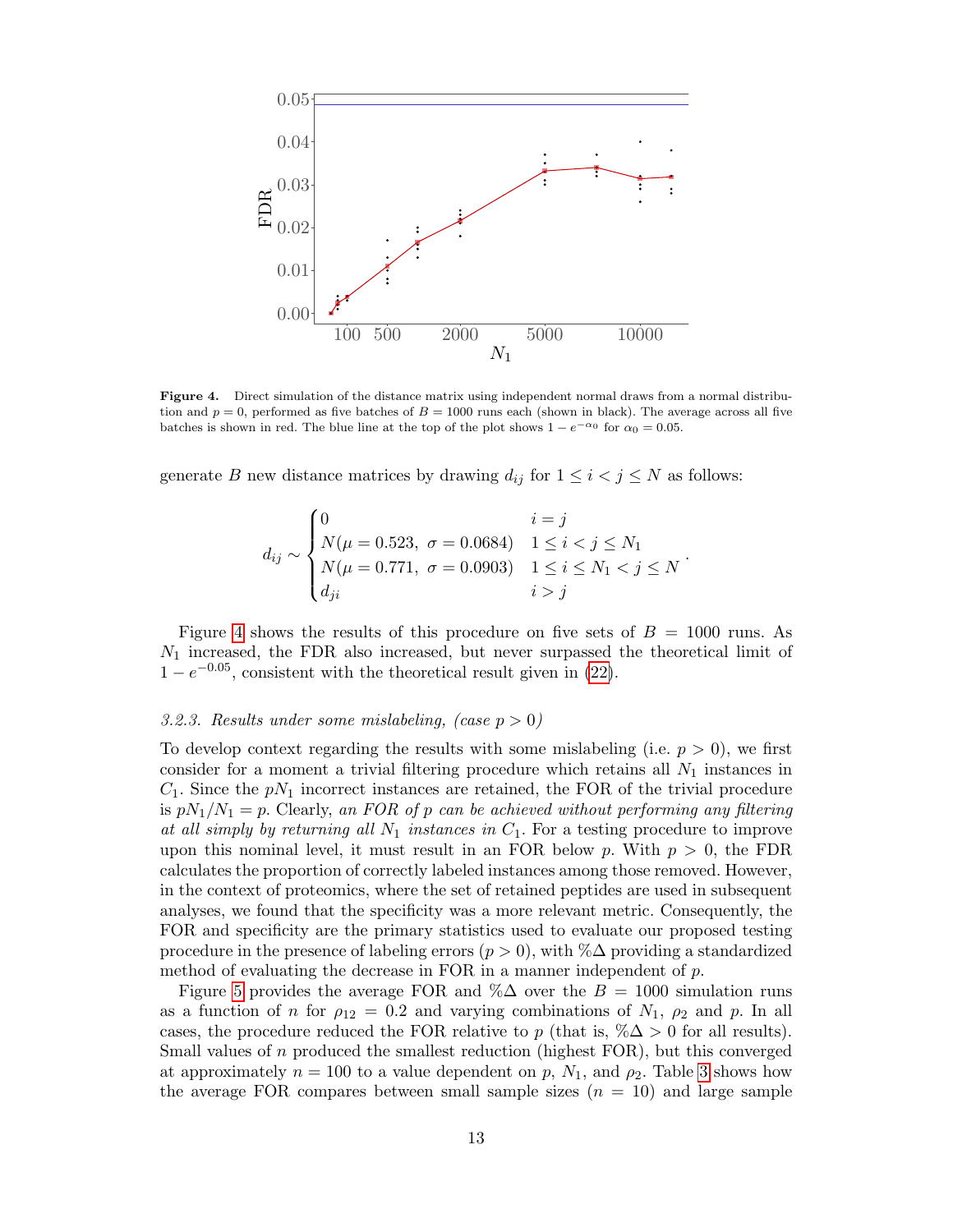

<span id="page-13-0"></span>Figure 5. The FOR as a function of n and  $N_1$  for  $p = 0.05, 0.10, 0.20$ , and 0.25 with  $\rho_{12} = 0.2$ .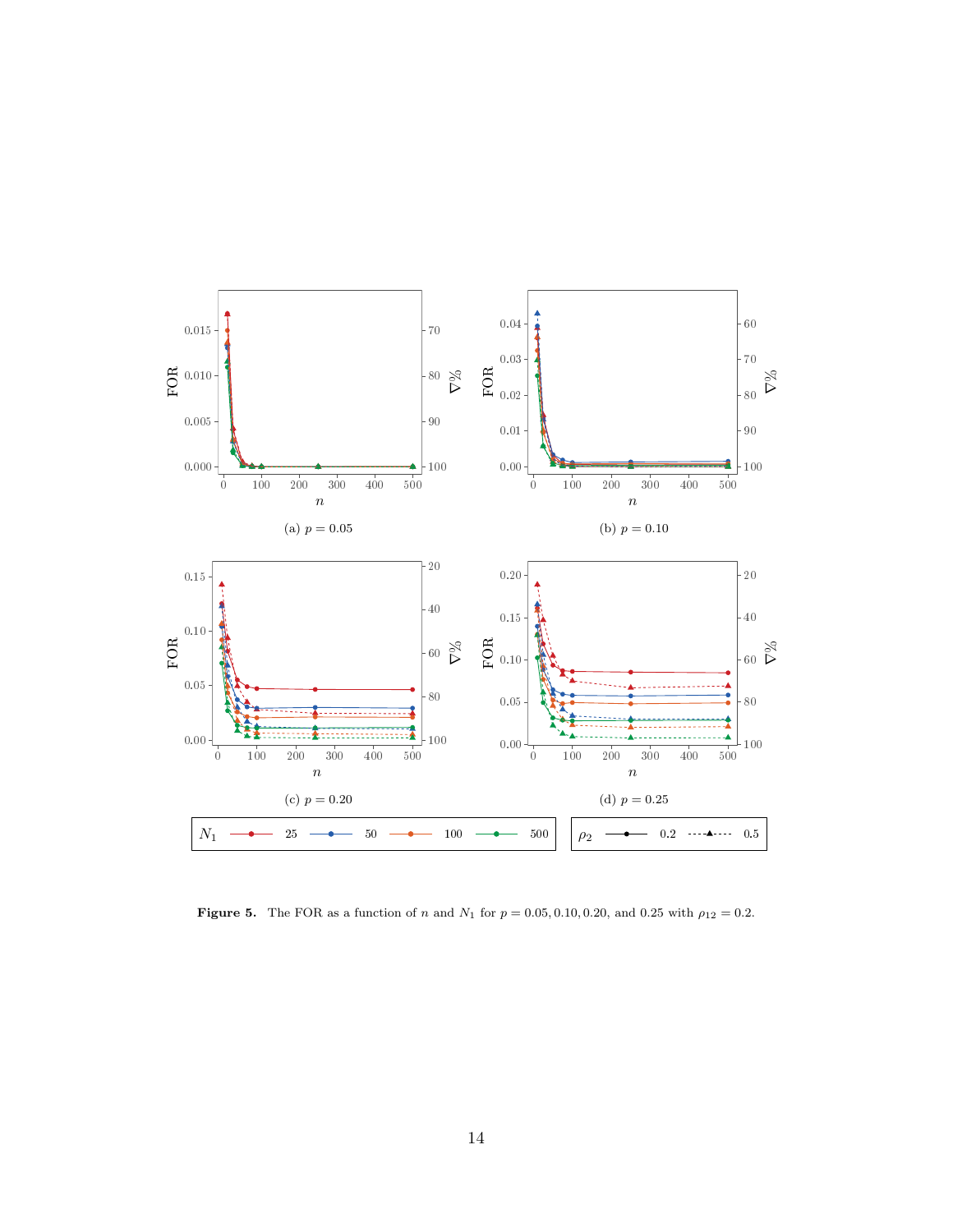<span id="page-14-0"></span>

|                |        | $\rho_2 = 0.2$ |            |              |            | $\rho_2 = 0.5$ |            |              |            |  |
|----------------|--------|----------------|------------|--------------|------------|----------------|------------|--------------|------------|--|
|                |        | $n=10$         |            | $n \geq 250$ |            | $n=10$         |            | $n \geq 250$ |            |  |
| $\overline{p}$ | $N_1$  | <b>FOR</b>     | $\%\Delta$ | <b>FOR</b>   | $\%\Delta$ | <b>FOR</b>     | $\%\Delta$ | <b>FOR</b>   | $\%\Delta$ |  |
| 0.05           | 25     | 0.0169         | 66.2       | 0.0000       | 100.0      | 0.0168         | 66.4       | 0.0000       | 100.0      |  |
|                | 50     | 0.0131         | 73.8       | 0.0000       | 100.0      | 0.0135         | 72.9       | 0.0000       | 100.0      |  |
|                | 100    | 0.0150         | 69.9       | 0.0000       | 100.0      | 0.0137         | 72.6       | 0.0000       | 100.0      |  |
|                | 500    | 0.0110         | 78.0       | 0.0000       | 100.0      | 0.0116         | 76.8       | 0.0000       | 100.0      |  |
| 0.10           | 25     | 0.0361         | 63.9       | 0.0007       | 99.3       | 0.0388         | 61.2       | 0.0000       | 100.0      |  |
|                | 50     | 0.0394         | 60.6       | 0.0015       | 98.5       | 0.0429         | 57.1       | 0.0001       | 99.9       |  |
|                | 100    | 0.0325         | 67.5       | 0.0009       | 99.1       | 0.0363         | 63.7       | 0.0001       | 99.9       |  |
|                | 500    | 0.0255         | 74.5       | 0.0004       | 99.6       | 0.0298         | 70.2       | 0.0000       | 100.0      |  |
| 0.15           | 25     | 0.0585         | 61.0       | 0.0047       | 96.8       | 0.0635         | 57.7       | 0.0006       | 99.6       |  |
|                | 50     | 0.0637         | 57.5       | 0.0068       | 95.5       | 0.0694         | 53.8       | 0.0011       | 99.3       |  |
|                | 100    | 0.0585         | 61.0       | 0.0061       | 95.9       | 0.0659         | 56.1       | 0.0010       | 99.3       |  |
|                | 500    | 0.0446         | 70.3       | 0.0032       | 97.8       | 0.0511         | 66.0       | 0.0003       | 99.8       |  |
| 0.20           | $25\,$ | 0.1254         | 37.3       | 0.0468       | 76.6       | 0.1427         | 28.6       | 0.0249       | 87.6       |  |
|                | 50     | 0.1042         | 47.9       | 0.0300       | 85.0       | 0.1229         | 38.6       | 0.0108       | 94.6       |  |
|                | 100    | 0.0922         | 53.9       | 0.0214       | 89.3       | 0.1069         | 46.6       | 0.0057       | 97.2       |  |
|                | 500    | 0.0707         | 64.6       | 0.0115       | 94.2       | 0.0852         | 57.4       | 0.0021       | 98.9       |  |
| 0.25           | 25     | 0.1612         | 35.5       | 0.0854       | 65.8       | 0.1891         | 24.4       | 0.0678       | 72.9       |  |
|                | 50     | 0.1399         | 44.0       | 0.0574       | 77.1       | 0.1657         | 33.7       | 0.0304       | 87.8       |  |
|                | 100    | 0.1303         | 47.9       | 0.0485       | 80.6       | 0.1584         | 36.6       | 0.0205       | 91.8       |  |
|                | 500    | 0.1026         | 59.0       | 0.0285       | 88.6       | 0.1292         | 48.3       | 0.0078       | 96.9       |  |

**Table 3.** The mean FOR and % $\Delta$  at  $n = 10$  and  $n \ge 250$  for each combination of p,  $N_1$ , and  $\rho_2$  at  $\rho_{12} = 0.2$ .

sizes (averaged across  $n = 250, 500,$  and 700) at each value of p,  $N_1$ , and  $\rho_2$ . For  $p = 0.05$ , the FOR converged to 0 for all values of  $N_1$  and  $\rho_2$ . For higher values of p, decreasing  $N_1$  and decreasing  $\rho_2$  caused the FOR to be higher for  $n \geq 250$ . For example, when  $p = 0.25$  and  $N_1 = 500$ , for example, the instances remaining in the class after filtering will still include  $10.26\%$  (% $\Delta = 59.0$ ) mislabeled instances for  $n = 10$  and 2.85 % (% $\Delta = 88.6$ ) mislabeled instances when n is large. These are both substantial decreases from 25 % mislabeled instances as seen in the unfiltered data.

Figure [6](#page-15-0) provides the average specificity over the 1000 simulation runs as a function of n for  $\rho_{12} = 0.2$  and varying combinations of  $N_1$ ,  $\rho_2$  and p. The specificity always converged to 1 as *n* increased, with convergence by  $n = 250$  in all cases. For larger values of p, convergence was faster (by  $n = 100$ ). For small values of n, a higher specificity is observed when  $\rho_2$  and  $N_1$  is smaller, although even in the worst case, the specificity was greater than 0.75.

Table [4](#page-16-1) gives the average estimate of the FDR, FOR,  $\%\Delta$ , sensitivity, and specificity in the case where  $n = 50$  and  $\rho_{12} = 0.2$  across all combinations of p and  $N_1$ . As already noted above, the table shows that the FOR and sensitivity decrease as  $p$  and  $N_1$  increase. The FDR gives the proportion of correctly labeled instances among all the removed instances. This measure increases as a function of  $N_1$ , corresponding to the decrease in the specificity of the procedure resulting in more correctly labeled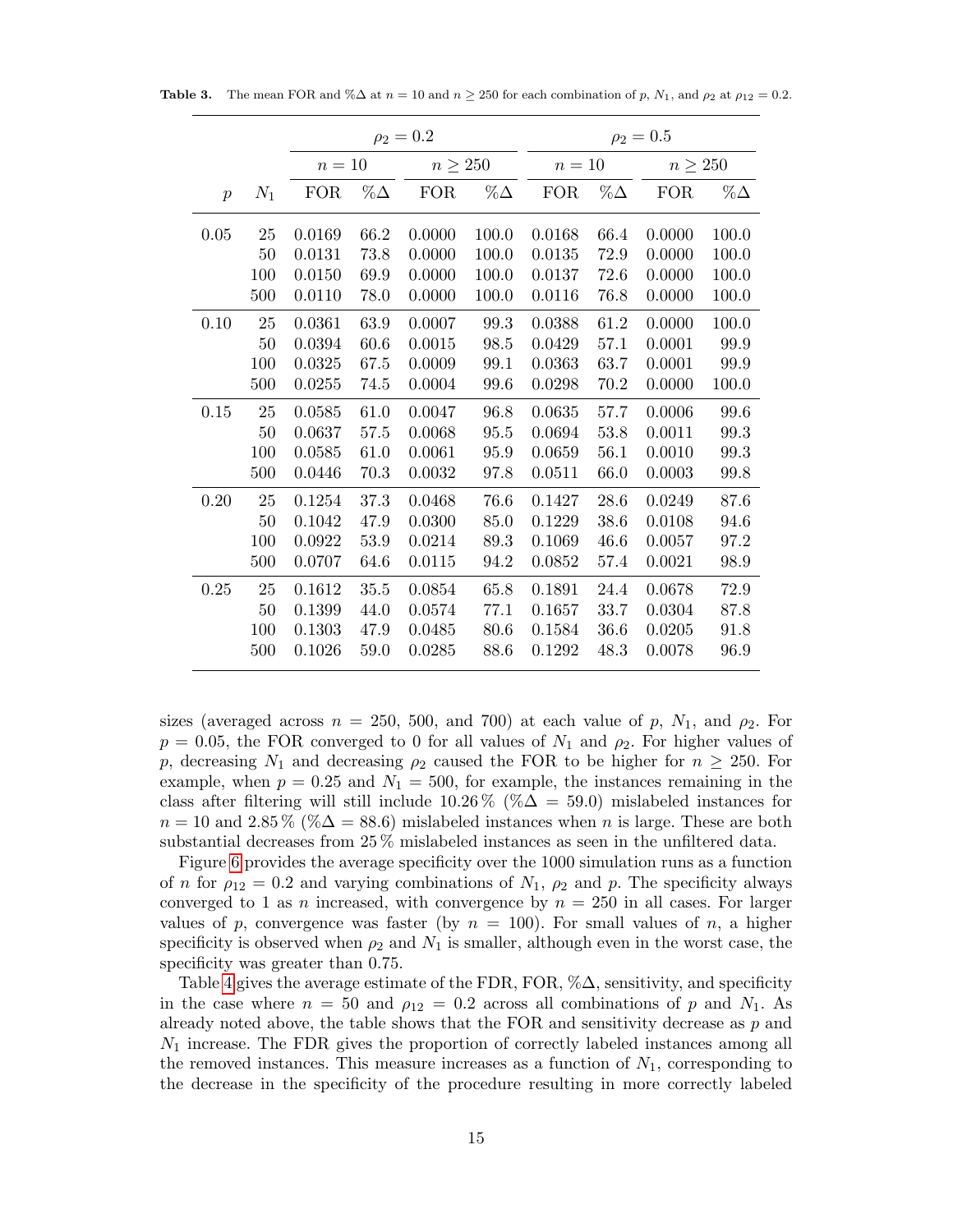

<span id="page-15-0"></span>Figure 6. The specificity as a function of n and  $N_1$  for  $p = 0.05, 0.10, 0.20$ , and 0.25 with  $\rho_{12} = 0.2$ .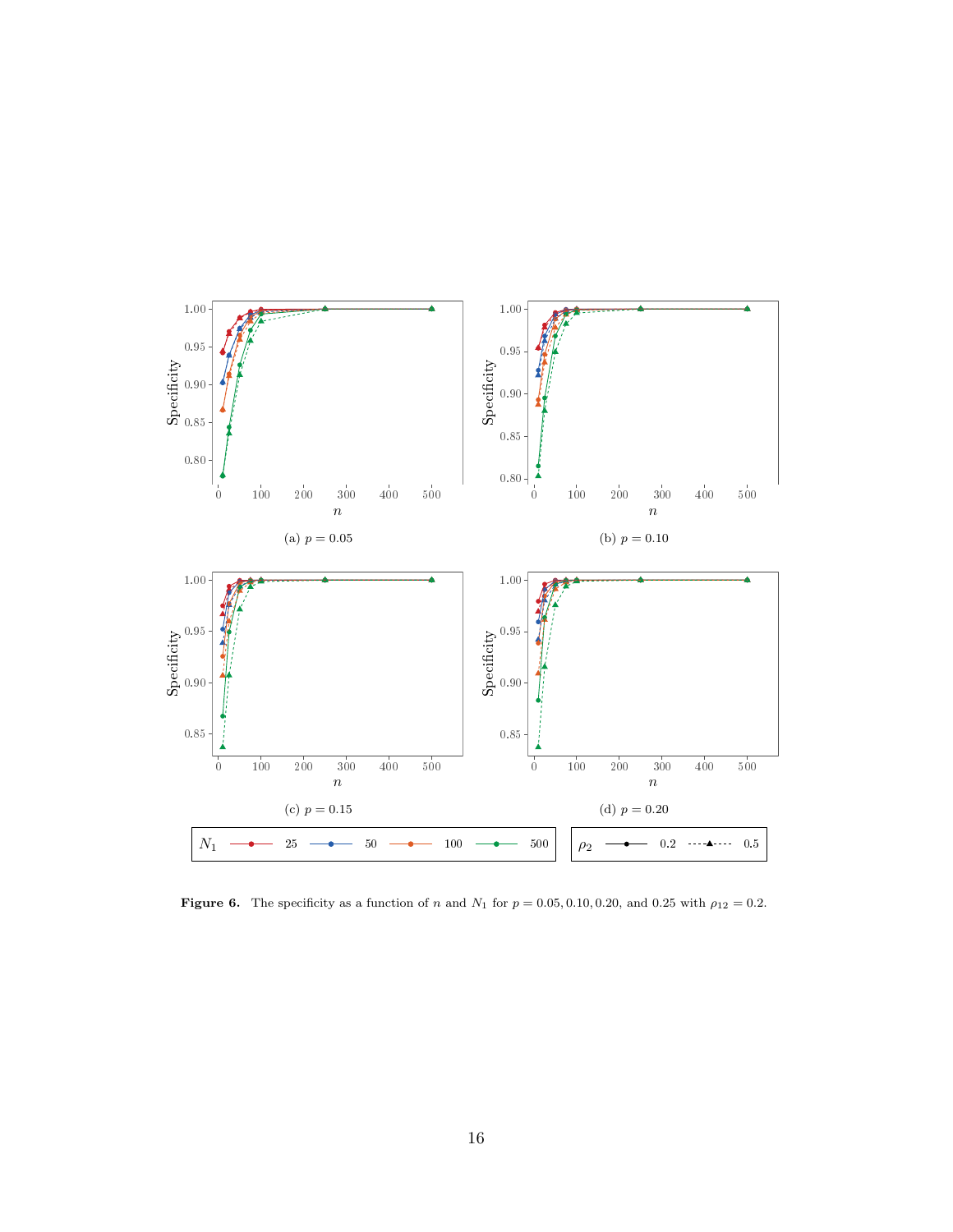|                  |        | $\rho_2 = 0.2$ |            |            |       |       | $\rho_2 = 0.5$ |            |            |       |       |
|------------------|--------|----------------|------------|------------|-------|-------|----------------|------------|------------|-------|-------|
| $\boldsymbol{p}$ | $N_1$  | ${\rm FDR}$    | <b>FOR</b> | $\%\Delta$ | Sens. | Spec. | <b>FDR</b>     | <b>FOR</b> | $\%\Delta$ | Sens. | Spec. |
| 0.00             | 25     | 0.673          | 0.000      |            |       | 0.965 | 0.630          | 0.000      |            |       | 0.969 |
|                  | 50     | 0.993          | 0.000      |            |       | 0.933 | 0.980          | 0.000      |            |       | 0.936 |
|                  | 100    | 1.000          | 0.000      |            |       | 0.894 | 1.000          | 0.000      |            |       | 0.900 |
|                  | 500    | 1.000          | 0.000      |            |       | 0.807 | 1.000          | 0.000      |            |       | 0.813 |
| 0.05             | 25     | 0.131          | 0.000      | 99.242     | 0.991 | 0.989 | 0.138          | 0.001      | 98.912     | 0.987 | 0.988 |
|                  | 50     | 0.310          | 0.000      | 99.305     | 0.992 | 0.975 | 0.306          | 0.000      | 99.745     | 0.997 | 0.973 |
|                  | 100    | 0.349          | 0.000      | 99.384     | 0.994 | 0.965 | 0.372          | 0.000      | 99.422     | 0.995 | 0.959 |
|                  | 500    | 0.542          | 0.000      | 99.763     | 0.998 | 0.926 | 0.559          | 0.000      | 99.819     | 0.999 | 0.913 |
| 0.10             | $25\,$ | 0.035          | 0.003      | 96.689     | 0.961 | 0.996 | 0.049          | 0.002      | 97.840     | 0.974 | 0.994 |
|                  | 50     | 0.046          | 0.003      | 96.583     | 0.969 | 0.994 | 0.080          | 0.002      | 97.726     | 0.980 | 0.989 |
|                  | 100    | 0.086          | 0.002      | 97.793     | 0.980 | 0.988 | 0.144          | 0.001      | 98.609     | 0.988 | 0.978 |
|                  | 500    | 0.197          | 0.001      | 99.018     | 0.992 | 0.968 | 0.268          | 0.001      | 99.431     | 0.995 | 0.949 |
| 0.15             | 25     | 0.013          | 0.010      | 93.127     | 0.921 | 0.998 | 0.028          | 0.008      | 94.708     | 0.940 | 0.996 |
|                  | 50     | 0.016          | 0.011      | 92.580     | 0.930 | 0.997 | 0.040          | 0.007      | 95.421     | 0.957 | 0.993 |
|                  | 100    | 0.027          | 0.009      | 93.669     | 0.946 | 0.995 | 0.072          | 0.006      | 95.928     | 0.966 | 0.985 |
|                  | 500    | 0.069          | 0.005      | 96.927     | 0.974 | 0.986 | 0.145          | 0.003      | 98.166     | 0.986 | 0.965 |
| 0.20             | 25     | 0.001          | 0.055      | 72.335     | 0.760 | 1.000 | 0.009          | 0.050      | 75.199     | 0.784 | 0.999 |
|                  | 50     | 0.006          | 0.037      | 81.397     | 0.844 | 0.999 | 0.027          | 0.030      | 84.936     | 0.874 | 0.994 |
|                  | 100    | 0.011          | 0.026      | 87.029     | 0.893 | 0.997 | 0.042          | 0.018      | 91.068     | 0.928 | 0.989 |
|                  | 500    | 0.026          | 0.014      | 93.150     | 0.945 | 0.993 | 0.094          | 0.009      | 95.687     | 0.967 | 0.971 |
| 0.25             | 25     | 0.000          | 0.094      | 62.489     | 0.668 | 1.000 | 0.017          | 0.105      | 58.032     | 0.619 | 0.998 |
|                  | 50     | 0.003          | 0.065      | 74.092     | 0.779 | 0.999 | 0.022          | 0.060      | 75.990     | 0.793 | 0.996 |
|                  | 100    | 0.005          | 0.053      | 78.976     | 0.833 | 0.999 | 0.032          | 0.046      | 81.705     | 0.856 | 0.991 |
|                  | 500    | 0.013          | 0.031      | 87.412     | 0.903 | 0.996 | 0.067          | 0.022      | 91.073     | 0.934 | 0.976 |

<span id="page-16-1"></span>Table 4. The FDR, FOR, sensitivity (Sens.), and specificity (Spec.) of the algorithm using simulated data with  $n = 50$  and  $\rho_{12} = 0.2$ .

instances being filtered out. On the other hand, it decreases as a function of  $p$  due to the increased proportion of mislabeled instances available to be removed.

The sensitivity of the procedure, as discussed above, gives the proportion of mislabeled instances that are detected out of all mislabeled instances. This measure is increases when  $p$  is small and  $N_1$  is large, and decreases for large  $p$  and small  $N_1$ ; corresponding to the FOR estimate. For example, when  $p = 0.20$ ,  $N_1 = 500$ , and  $\rho_2 = 0.2$ the data consists of 100 mislabeled instances and 400 correctly labeled instances. On average, the procedure removed 94.5 % of mislabeled instances and only 0.7 % correctly labeled instances, based on the reported sensitivity and specificity. Thus, the resulting filtered data set has an average of 5.5 mislabeled instances and 397.2 correctly labeled instances for an average of 402.7 total instances. This reflects a decrease in the proportion of mislabeled instances by 93.15 %: while 20 % of the original data set was mislabeled, only 1.4 % of the filtered data set remains mislabeled.

## <span id="page-16-0"></span>4. Discussion

In this paper, we have presented a testing procedure for identifying incorrectly labeled instances when two or more classes are present. Our non-parametric approach, which requires very few assumptions, yields a very high specificity, and can be implemented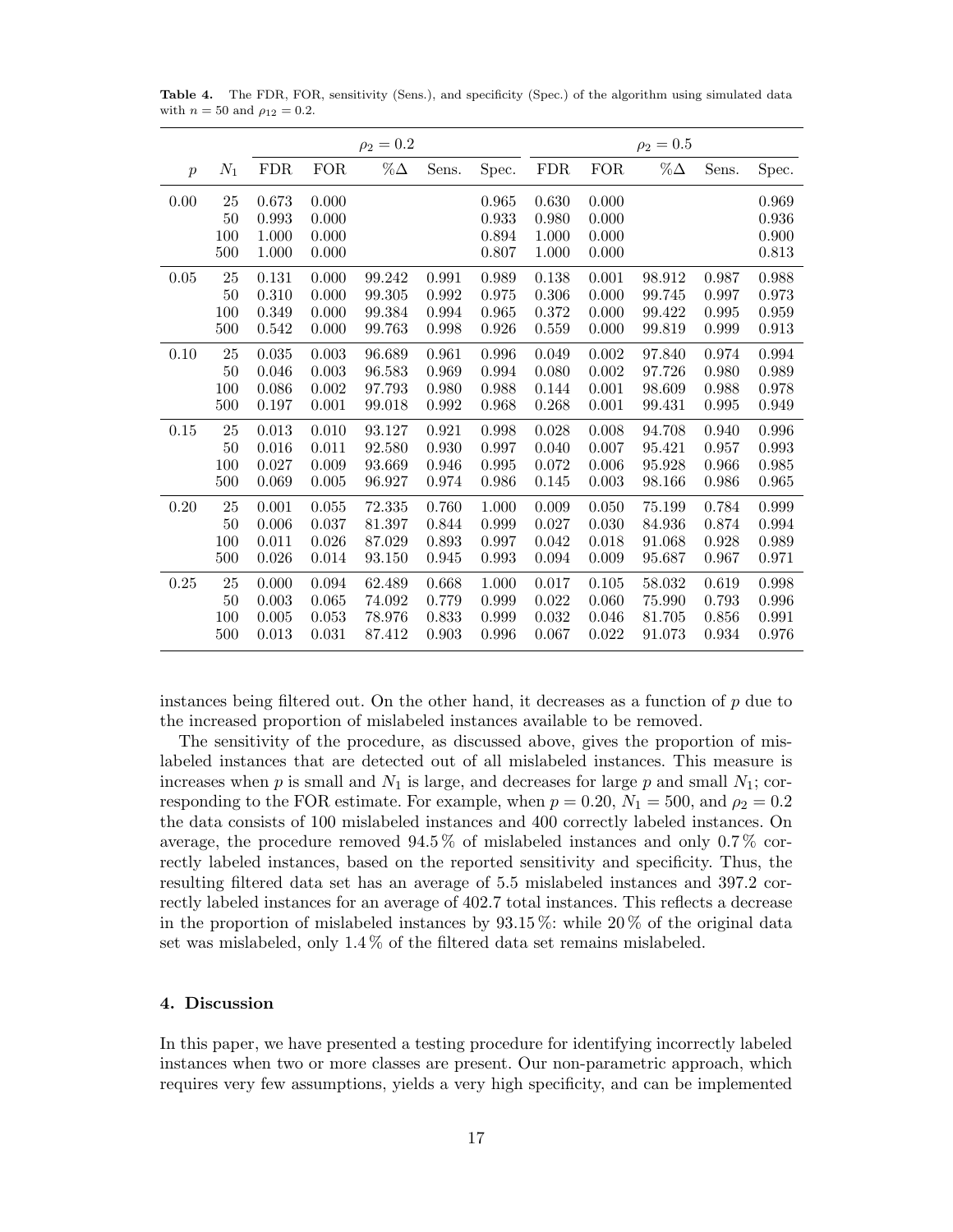very easily and efficiently using standard statistical software.

As demonstrated in the simulation study, our testing procedure has a high specificity and low FOR provided the number of measurements  $(n)$  on each instance is large. Decreasing the value of  $n$  yields a more conservative test (i.e., one which is less likely to reject the null hypothesis in [\(15\)](#page-4-2) and remove instances), since each distance is measured less precisely. Even for extremely small values of  $n$ , it was still possible to reduce the FOR and maintain a specificity over 80 % for all classes.

For a fixed n, classes with fewer instances (i.e. small values of  $N_1$ ) had a higher FOR and specificity relative to larger classes. Compared to "classical" classification algorithms, however, such a property is relatively unique. Many of the existing classification procedures found in the literature have difficulties when the number of instances varies substantially across classes [\[8\]](#page-18-5). This difficulty extends to those procedures uti-lizing these classification approaches to also detect mislabeled instances<sup>[1](#page-17-0)</sup>. Our testing procedure avoids this problem and maintains the integrity of small classes by analyzing each using a "one-vs-all" strategy that is most conservative for small values of  $N_1$ (say for  $25 \le N_1 \le 50$ ).

On the other hand, when the number of instances is extremely low  $(2 \leq N_1 \leq 25)$ based on our simulation studies) the accuracy of the non-parametric estimates, especially  $\hat{\tau}$ , become unreliable. In the most extreme cases, the available data is insufficient to ever reject the null hypothesis even if a reliable estimate of  $\tau$  could be found. For example, in LC-MS/MS proteomics, extremely small proteins  $(2 \le N_1 \le 5)$  often consist entirely of inaccurate or mislabeled peptides and make up a substantial proportion of the reported proteins. This will be addressed in a subsequent work using a complementary procedure where instances are only retained if the null hypothesis is rejected.

The use of a Bonferroni-type procedure is aimed at protecting against removing correctly identified instances is extremely conservative, prioritizing a high specificity at a cost of a higher FOR. Even in this conservative case, the FOR in our simulations was universally reduced across all values of  $N_1$ ,  $n$ ,  $\rho$  and  $p$ . Less conservative FWER procedures, FDR-type procedures [\[1,](#page-18-6) [2\]](#page-18-7), or procedures seeking to explicitly control the FOR could also be considered to further reduce the FOR in the filtered data. The primary convenience of the Bonferroni procedure is its universal applicability, especially in light of the complexity of the dependency structure of the distances and consequently of the tests statistics,  $Z_i$ .

Because the testing procedure estimates  $\overline{G}$  and  $\overline{F}$  non-parametrically using the available data, these estimates are affected by the presence of mislabeled instances. The resulting estimates,  $\hat{\tau}$  and  $\hat{t}^*$  of  $\tau$  and  $t^*$ , may therefore be biased when mislabeled instances are included in the class. One possible method of remedy is to iteratively remove a small number of instances and re-estimate  $\tau$  and  $t^*$  until some stopping criterion is met. Developing such a sequential estimation procedure is left to future work.

Although we have used correlation as a measure distance, the procedure is generally applicable whenever the observed data for each instance can be effectively combined as a "measure of distance". In our subsequent work, we also include a demonstration of the procedure using Manhattan distance.

<span id="page-17-0"></span><sup>1</sup>These findings will be published in our subsequent work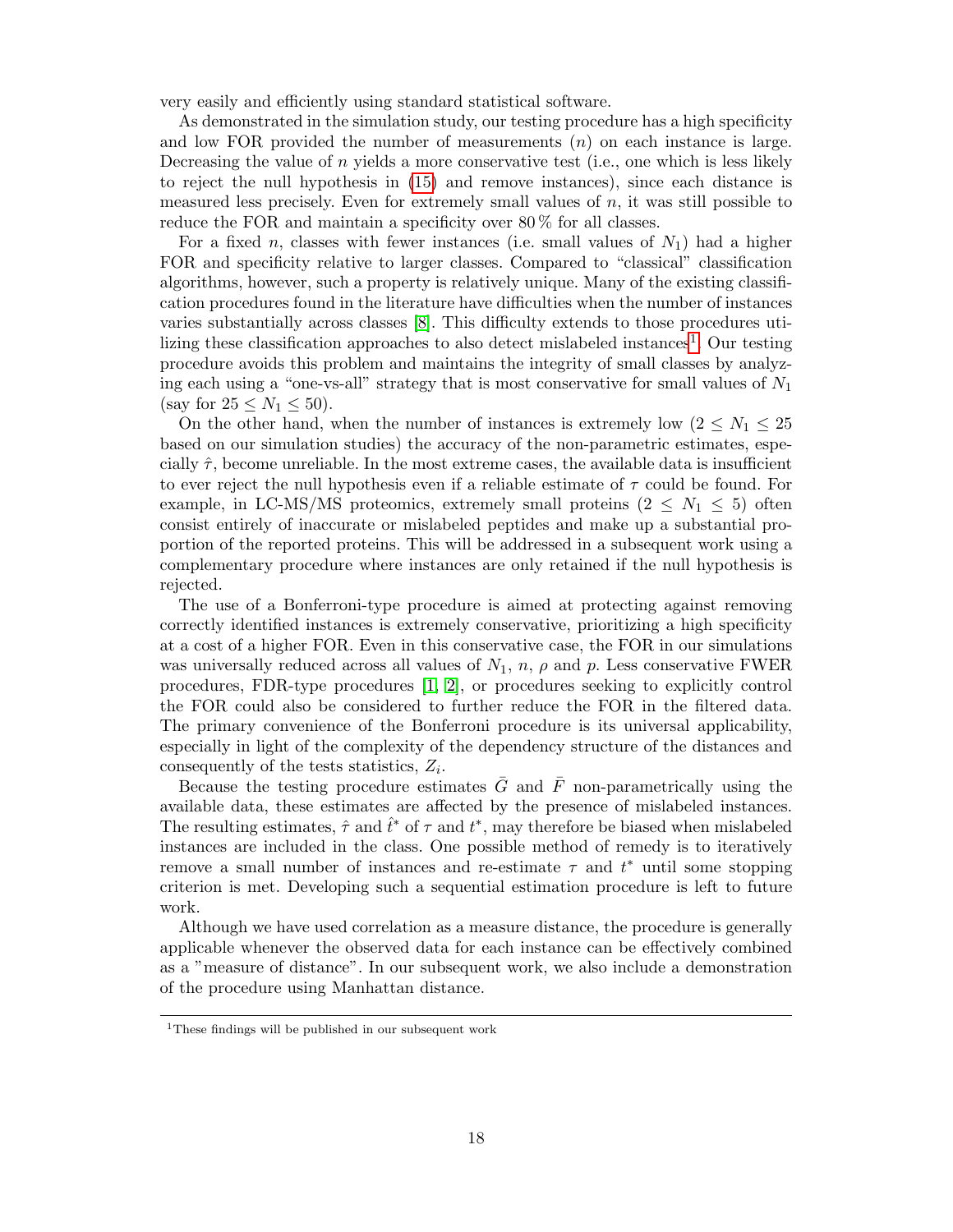### Acknowledgement(s)

M. Key would like to thank Dr. Susanne Ragg for her assistance and support for this work.

## Disclosure statement

N.A.

#### References

- <span id="page-18-6"></span>[1] Y. Benjamini and Y. Hochberg, Controlling the false discovery rate: A practical and powerful approach to multiple testing, Journal of the Royal Statistical Society. Series B (Methodological) 57 (1995), pp. 289–300. Available at <http://www.jstor.org/stable/2346101>.
- <span id="page-18-7"></span>[2] Y. Benjamini and D. Yekutieli, The control of the false discovery rate in multiple testing under dependency, The Annals of Statistics 29 (2001), pp. 1165–1188. Available at [http:](http://www.jstor.org/stable/2674075) [//www.jstor.org/stable/2674075](http://www.jstor.org/stable/2674075).
- <span id="page-18-4"></span>[3] J.D. Esary, F. Proschan, and D.W. Walkup, Association of Random Variables, with Applications, The Annals of Mathematical Statistics 38 (1967), pp. 1466–1474.
- <span id="page-18-3"></span>[4] B. Frénay and M. Verleysen, *Classification in the presence of label noise: A survey*, IEEE Transactions on Neural Networks and Learning Systems 25 (2014), pp. 845–869.
- <span id="page-18-8"></span>[5] D. Gilat, Monotonicity of a power function: An elementary probabilistic proof, The American Statistician 31 (1977), pp. 91–93.
- <span id="page-18-0"></span>[6] J.R. Quinlan, Induction of Decision Trees, Machine Learning 1 (1986), pp. 81–106.
- <span id="page-18-1"></span>[7] J.A. Sáez, M. Galar, J. Luengo, and F. Herrera, Analyzing the presence of noise in multiclass problems: Alleviating its influence with the One-vs-One decomposition, Knowledge and Information Systems 38 (2014), pp. 179–206.
- <span id="page-18-5"></span>[8] Y. Sun, A.K. Wong, and M.S. Kamel, Classification of imbalanced data: A review, International Journal of Pattern Recognition and Artificial Intelligence 23 (2009), pp. 687–719.
- <span id="page-18-2"></span>[9] X. Zhu and X. Wu, *Class Noise vs. Attribute Noise: A Quantitative Study*, Artificial Intelligence Review 22 (2004), pp. 177–210.

## Appendix A. Proof of Lemma [2.2](#page-6-0)

**Lemma A.1.** Suppose for a fixed  $\alpha < 0.5$ , the test of the hypotheses  $\mathcal{H}_0^{(i)}$  $\overset{(i)}{0}$  versus  $\mathcal{H}^{(i)}_1$ 1 as are given in [\(15\)](#page-4-2)-[\(16\)](#page-4-3) and is conducted using the cut-off  $a_{\alpha}$  in [\(18\)](#page-5-1)-[\(19\)](#page-5-2). Then

$$
\beta = \Pr(Z_i > a_\alpha | 1 - \tau) \le \Pr(Z_i \le a_\alpha | \tau) \le \alpha
$$

provided that  $\tau > \tau^*$  for some  $\tau^* > 0.5$  in which case,  $a_\alpha \geq \frac{N_1 - 1}{2}$ .

**Proof.** Let  $b(k, p, n) = \sum_{j=0}^{k} {n \choose j}$  $\binom{n}{j} p^j (1-p)^{n-j}$  be the binomial sum up to  $k < n$ . This is clearly a polynomial of degree n, and thus continuous on R, and specifically on  $(0, 1)$ . For  $\tau > \tau^*$ , let  $Z \sim Bin\left(\frac{N_1-1}{2}, \tau\right)$  and set  $X \sim Bin\left(\frac{N_1-1}{2}, \tau^*\right)$ . Because  $\tau > \tau^*$ ,

$$
\Pr\left(Z \le \frac{N_1 - 1}{2} \middle| \tau\right) < \Pr\left(X \le \frac{N_1 - 1}{2} \middle| \tau^*\right) = \Pr(Z \le a_\alpha | \tau),
$$